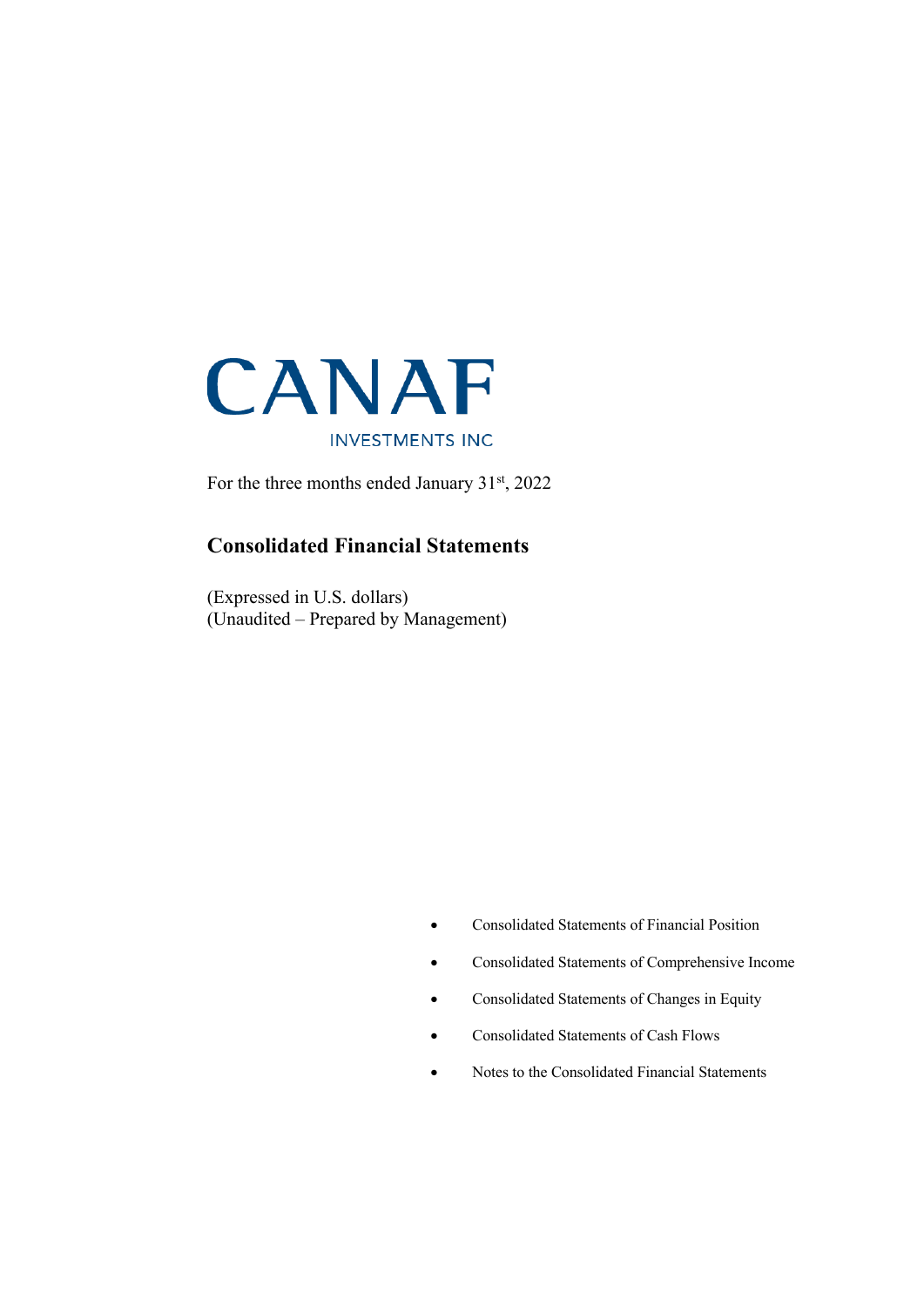Notes to the Consolidated Financial Statements

For the three months ended January 31, 2022 and October 31, 2021

(Expressed in U.S. Dollars)

### **NOTICE OF NO AUDITOR REVIEW OF QUARTELY FINANCIAL STATEMENTS**

Under National Instrument 51-102, Part 4, subsection, 4.3 (3)(a), if an auditor has not performed a review of the interim financial statements, they must be accompanied by a notice indicating that the financial statements have not been reviewed by an auditor.

The accompanying unaudited interim financial statements of Canaf Investments Inc. ("the Company") have been prepared by and are the responsibility of the Company's management. The unaudited interim financial statements are prepared in accordance with International Financial Reporting Standards and reflect management's best estimate and judgements based on information currently available.

The Company's independent auditor has not performed a review of these interim financial statements in accordance with the standards established by the Canadian Institute of Chartered Professional Accountants for a review on interim financial statements by an entity's auditor.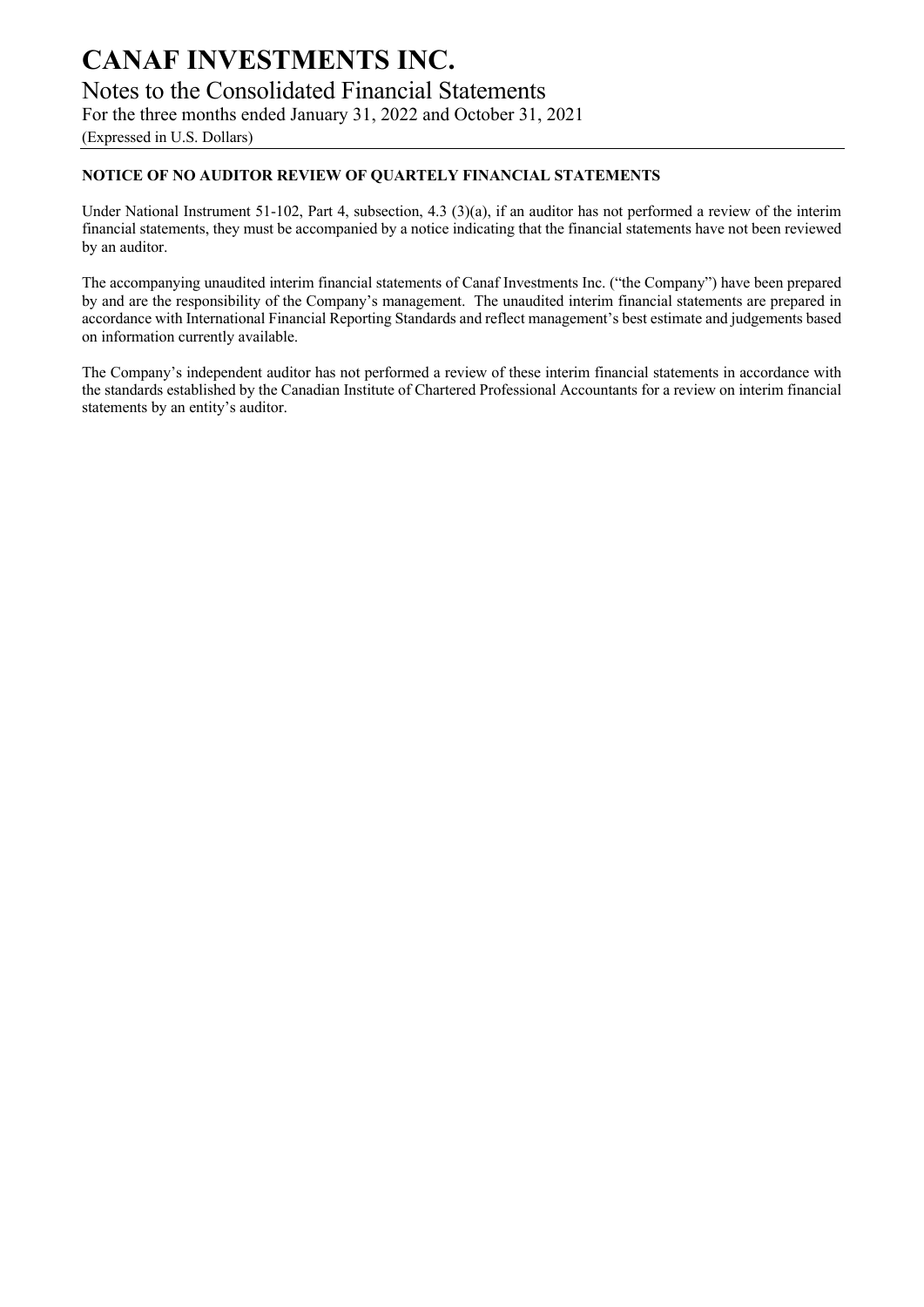### Consolidated Statements of Financial Position

As at January 31, 2022 and October 31, 2021

(Expressed in U.S. Dollars)

|                                                             | <b>Note</b>    | Jan 31, 2022<br>US\$   | Oct 31, 2021<br>US\$   |
|-------------------------------------------------------------|----------------|------------------------|------------------------|
| <b>ASSETS</b>                                               |                |                        |                        |
| <b>CURRENT</b><br>Cash                                      |                | 2,718,037              | 3,053,337              |
| <b>Trade Receivables</b>                                    | 15             | 1,186,440              | 1,268,049              |
| Inventories                                                 | 6              | 656,433                | 703,894                |
| Deposit Held for Property                                   |                |                        | 57,513                 |
| Prepaid Expenses and Deposits                               |                | 23,989                 | 19,292                 |
|                                                             |                | 4,584,898              | 5,102,085              |
| NON-CURRENT                                                 |                |                        |                        |
| <b>Investment Property</b><br>Property, Plant and Equipment | 7<br>8         | 192,891<br>603,777     | 137,599<br>630,848     |
| Due from Non-Controlling Interest                           | $\overline{4}$ | 1,096,252              | 1,088,572              |
| Intangible                                                  | 2(f)           | 1                      | 1                      |
|                                                             |                | 6,477,819              | 6,959,105              |
|                                                             |                |                        |                        |
| <b>LIABILITIES</b>                                          |                |                        |                        |
| <b>CURRENT</b><br>Trade and Other Payables                  | 9              | 756,108                | 1,326,340              |
| Sales Tax Payable                                           | 5              | 99,360                 | 14,435                 |
| Income Taxes Payable                                        |                | 124,955                | 109,955                |
| Current Portion of Lease Liability                          | 18             | 15,137                 | 15,303                 |
|                                                             |                | 995,560                | 1,466,033              |
| NON-CURRENT                                                 |                |                        |                        |
| Lease Liability                                             | 18             | 52,979                 | 57,386                 |
|                                                             |                | 1,048,539              | 1,523,419              |
|                                                             |                |                        |                        |
| <b>SHAREHOLDERS' EQUITY</b>                                 | 10             |                        |                        |
| Share Capital<br>Additional Paid in Capital                 | 4              | 8,079,463<br>1,342,549 | 8,079,463<br>1,342,549 |
| Accumulated Other Comprehensive Loss -                      |                |                        |                        |
| Foreign Currency Translation Reserve                        |                | (1,951,898)            | (1,897,294)            |
| Deficit                                                     |                | (2,269,029)            | (2,324,770)            |
| Equity Attributable to Canaf Investments Inc. Shareholders  |                | 5,201,084              | 5,199,948              |
| Non-Controlling Interest                                    | $\overline{4}$ | 228,196                | 235,738                |
|                                                             |                | 5,429,281              | 5,435,686              |
|                                                             |                | 6,477,819              | 6,959,105              |

Nature of Operations (Note 1) Economic Dependence (Note 15) Commitments (Note 16) Segment Information (Note 17)

The accompanying notes are an integral part of the consolidated financial statements.

Approved on Behalf of the Board:

*"Christopher Way" "Rebecca Williams"*

Christopher Way, Director Rebecca Williams, Director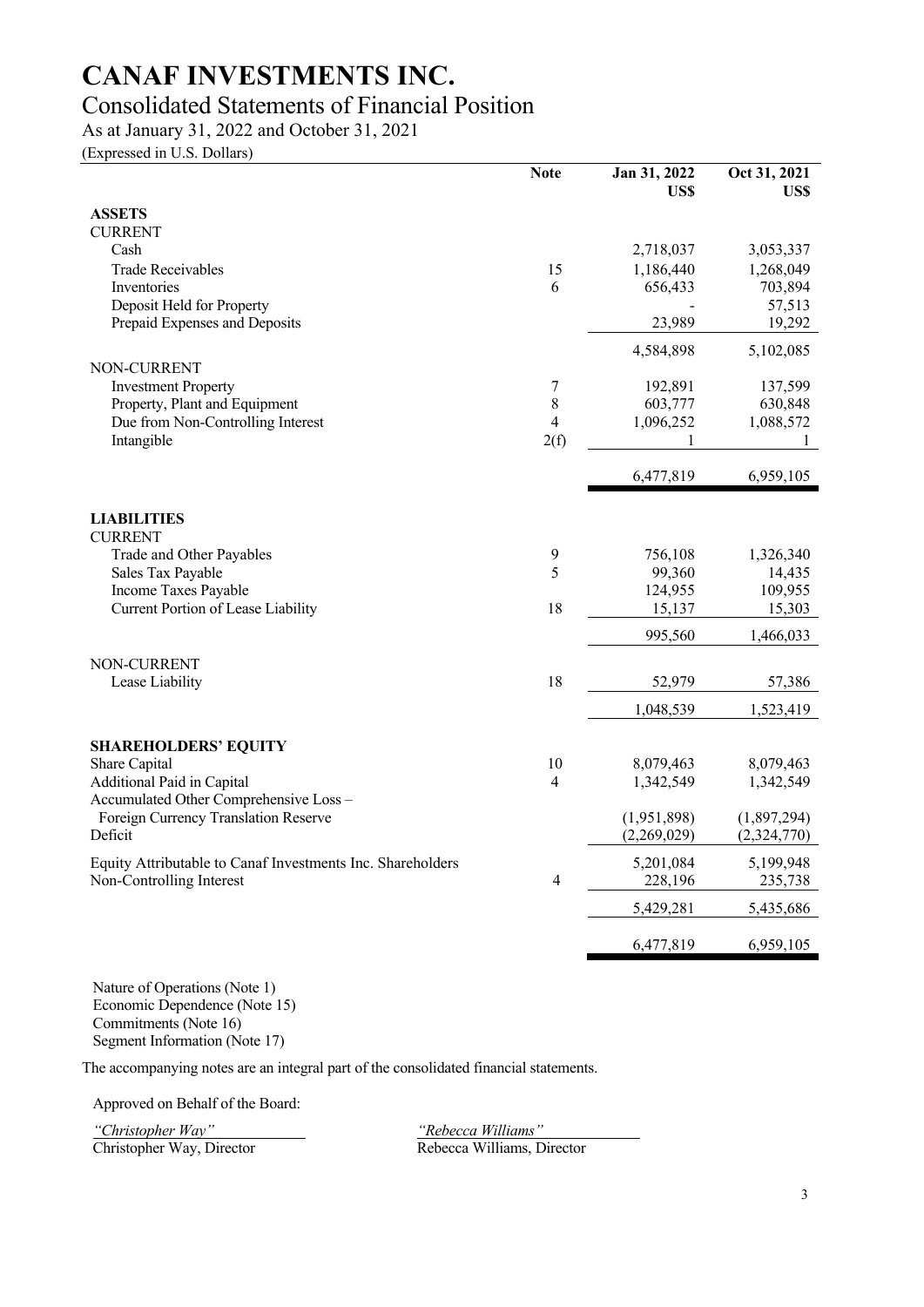### Consolidated Statements of Comprehensive Income

As at January 31, 2022 and January 31, 2021

(Expressed in U.S. Dollars)

|                                                                                    | <b>Note</b> | <b>Jan 31</b><br>2022<br>US\$ | <b>Jan 31</b><br>2021<br>US\$ |
|------------------------------------------------------------------------------------|-------------|-------------------------------|-------------------------------|
| <b>SALES</b><br><b>COST OF SALES</b>                                               | 13          | 2,326,691<br>(2,192,553)      | 3,182,665<br>(2,850,465)      |
| <b>GROSS PROFIT</b>                                                                |             | 134,138                       | 332,200                       |
| <b>EXPENSES</b>                                                                    |             |                               |                               |
| General and Administrative<br>Foreign Exchange Gain (Loss)                         | 14          | (124, 245)<br>(2,583)         | (128, 207)<br>4,594           |
|                                                                                    |             | (126, 828)                    | (123, 613)                    |
| <b>INCOME BEFORE OTHER ITEMS</b>                                                   |             | 7,310                         | 208,588                       |
| Interest Income<br>Other Income<br>Gain on Sale of Fixed Asset                     |             | 43,036<br>15,097<br>482       | 40,631<br>1,370               |
| <b>INCOME BEFORE INCOME TAXES</b>                                                  |             | 65,925                        | 250,589                       |
| Current Income Tax (Expense)                                                       |             | (15,043)                      | (65, 467)                     |
| <b>NET INCOME FOR THE YEAR</b>                                                     |             | 50,882                        | 185,122                       |
| Attributable to the Parent<br>Attributable to the Non-Controlling Interest         |             | 55,740<br>(4,858)             | 161,614<br>23,508             |
|                                                                                    |             | 50,882                        | 185,122                       |
| <b>OTHER COMPREHENSIVE LOSS</b>                                                    |             |                               |                               |
| Foreign Currency Translation Gain (Loss)                                           |             | (57, 288)                     | 301,538                       |
| NET COMPREHENSIVE INCOME FOR THE YEAR                                              |             | (6, 406)                      | 486,660                       |
| Attributable to the Shareholders<br>Attributable to the Non-Controlling Interest   |             | 1,136<br>(7, 542)             | 453,894<br>32,766             |
|                                                                                    |             | (6, 406)                      | 486,660                       |
| <b>BASIC AND DILUTED EARNINGS PER SHARE</b>                                        |             | 0.001                         | 0.004                         |
| WEIGHTED AVERAGE NUMBER OF COMMON SHARES<br><b>OUTSTANDING - BASIC AND DILUTED</b> |             | 47,426,195                    | 47,426,195                    |

The accompanying notes are an integral part of the consolidated financial statements.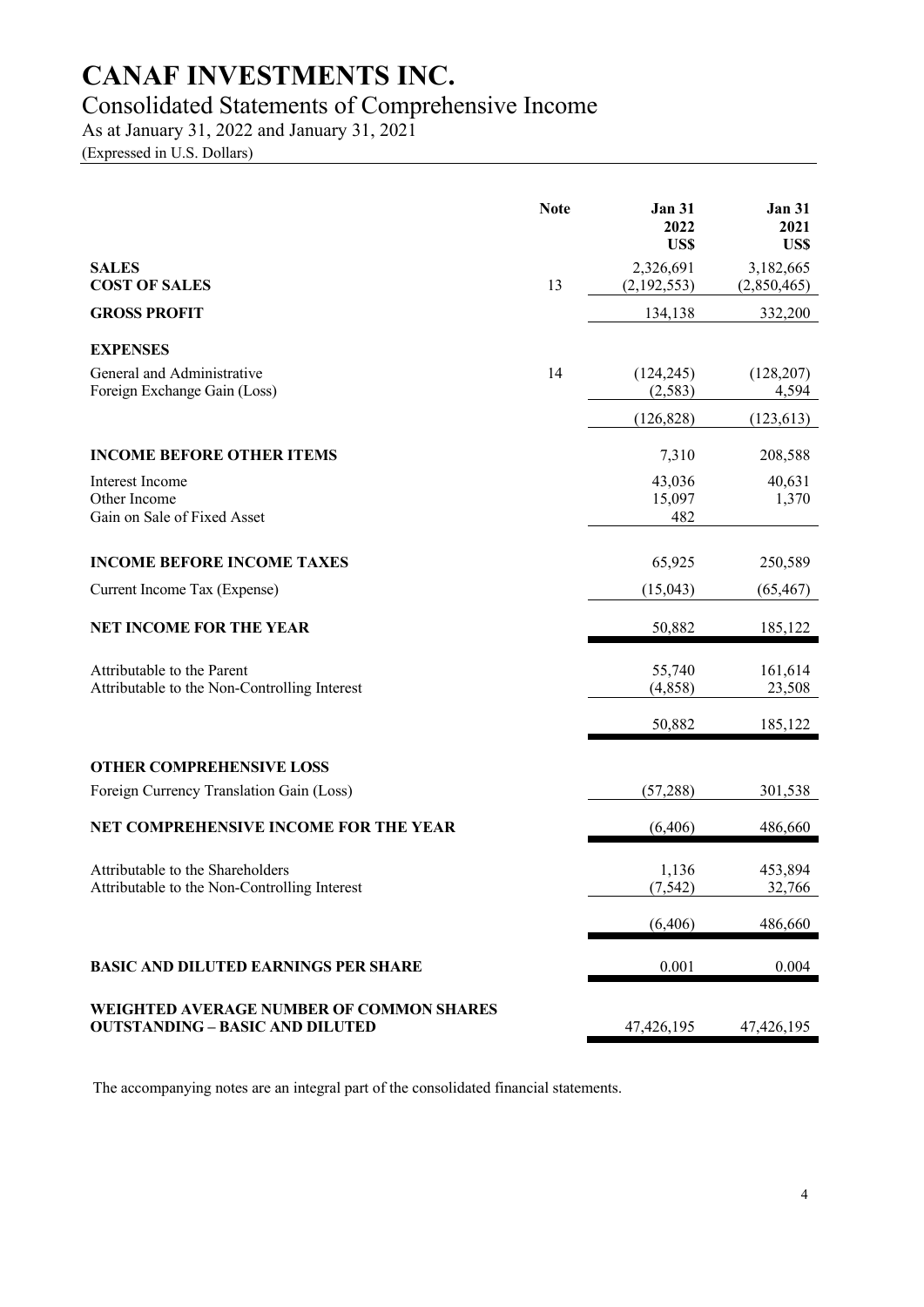### Consolidated Statements of Changes in Equity

As at January 31, 2022 and October 31, 2021

(Expressed in U.S. Dollars)

|                                                                                | Note | Number of<br>Common<br><b>Shares</b> | Share<br>Capital<br>US\$ | Paid In<br>Capital<br>US\$ | <b>Additional Foreign Currency</b><br>Translation<br>Reserve<br>US\$ | Deficit<br>US\$ | Non-<br>Controlling<br>Interest<br>US\$ | Total<br>Shareholders'<br>Equity<br>US\$ |
|--------------------------------------------------------------------------------|------|--------------------------------------|--------------------------|----------------------------|----------------------------------------------------------------------|-----------------|-----------------------------------------|------------------------------------------|
| <b>Balance, October 31, 2020</b>                                               |      | 47,426,195                           | 8,079,463                | 1,342,549                  | (2,149,469)                                                          | (3,049,200)     | 129,672                                 | 4,353,015                                |
| Net Income for the Year<br>Dividends Paid<br>Foreign Currency Translation Loss | 4    |                                      |                          | $\sim$                     | 252,175                                                              | 724,430         | 220,987<br>(118, 154)<br>3,233          | 945,417<br>(118, 154)<br>255,408         |
| Balance, October 31, 2021                                                      |      | 47,426,195                           | 8,079,463                | 1,342,549                  | (1,897,294)                                                          | (2,324,770)     | 235,738                                 | 5,435,686                                |
| Net Income for the Year<br>Dividends Paid<br>Foreign Currency Translation Loss | 4    |                                      |                          | $\overline{\phantom{0}}$   | (54, 604)                                                            | 55,740          | (4,858)<br>(2,684)                      | 50,882<br>(57, 288)                      |
| Balance, January 31, 2022                                                      |      | 47,426,195                           | 8,079,463                | 1,342,549                  | (1,951,898)                                                          | (2,269,030)     | 228,196                                 | 5,429,281                                |

The accompanying notes are an integral part of the consolidated financial statements.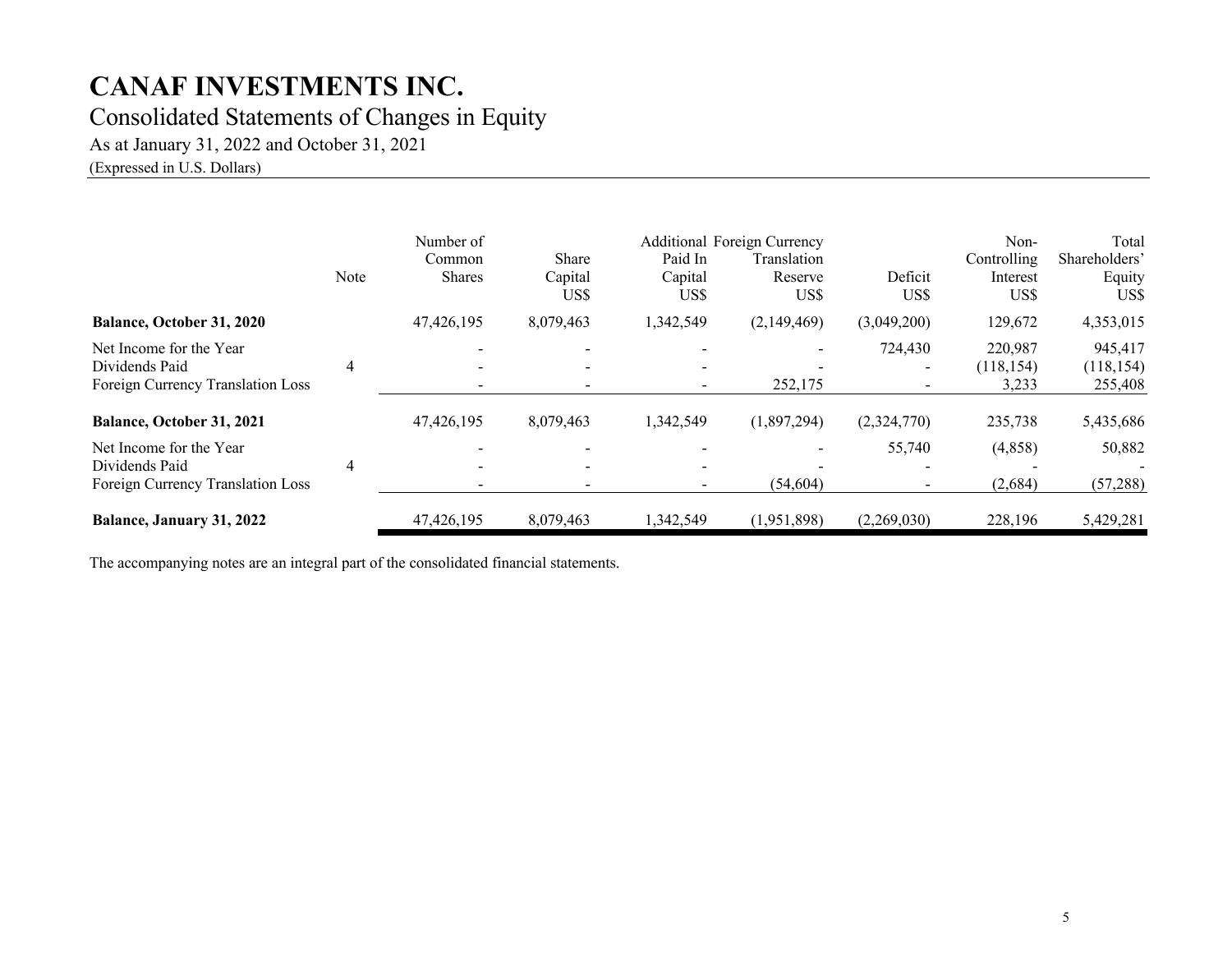### Consolidated Statements of Cash Flows

For the three months ended January 31, 2022 and October 31, 2021

(Expressed in U.S. Dollars)

|                                             | <b>Note</b> | <b>Jan 31</b><br>2022<br>US\$ | <b>Oct 31</b><br>2021<br>US\$ |
|---------------------------------------------|-------------|-------------------------------|-------------------------------|
| <b>CASH PROVIDED BY (USED FOR):</b>         |             |                               |                               |
| <b>OPERATING ACTIVITIES</b>                 |             |                               |                               |
| Net Income for the Year                     |             | 50,882                        | 945,417                       |
| Non-Cash Items:                             |             |                               |                               |
| Accretion                                   | 18          | 1,085                         | 1,124                         |
| Depreciation<br>Interest Income             | 8           | 43,081<br>(18, 387)           | 187,481<br>(80, 670)          |
|                                             |             | 76,663                        | 1,053,352                     |
| Change in Non-Cash Working Capital Accounts | 12(a)       | (323,517)                     | 209,966                       |
|                                             |             | (246, 854)                    | 1,263,318                     |
| <b>INVESTING ACTIVITY</b>                   |             |                               |                               |
| Purchase of Property, Plant and Equipment   | 8           | (23, 359)                     | (88, 229)                     |
| <b>FINANCING ACTIVITY</b>                   |             |                               |                               |
| Repayment of Lease Liability                | 18          | (4,923)                       | (5,043)                       |
| <b>INCREASE IN CASH</b>                     |             | (275, 136)                    | 1,170,046                     |
| Effect of Exchange Rate Changes on Cash     |             | (60, 164)                     | (164, 483)                    |
| Cash, Beginning of the Year                 |             | 3,053,337                     | 2,047,774                     |
| <b>CASH, END OF THE YEAR</b>                |             | 2,718,037                     | 3,053,337                     |

Supplemental Cash Flow Information (Note 13(b))

The accompanying notes are an integral part of the consolidated financial statements.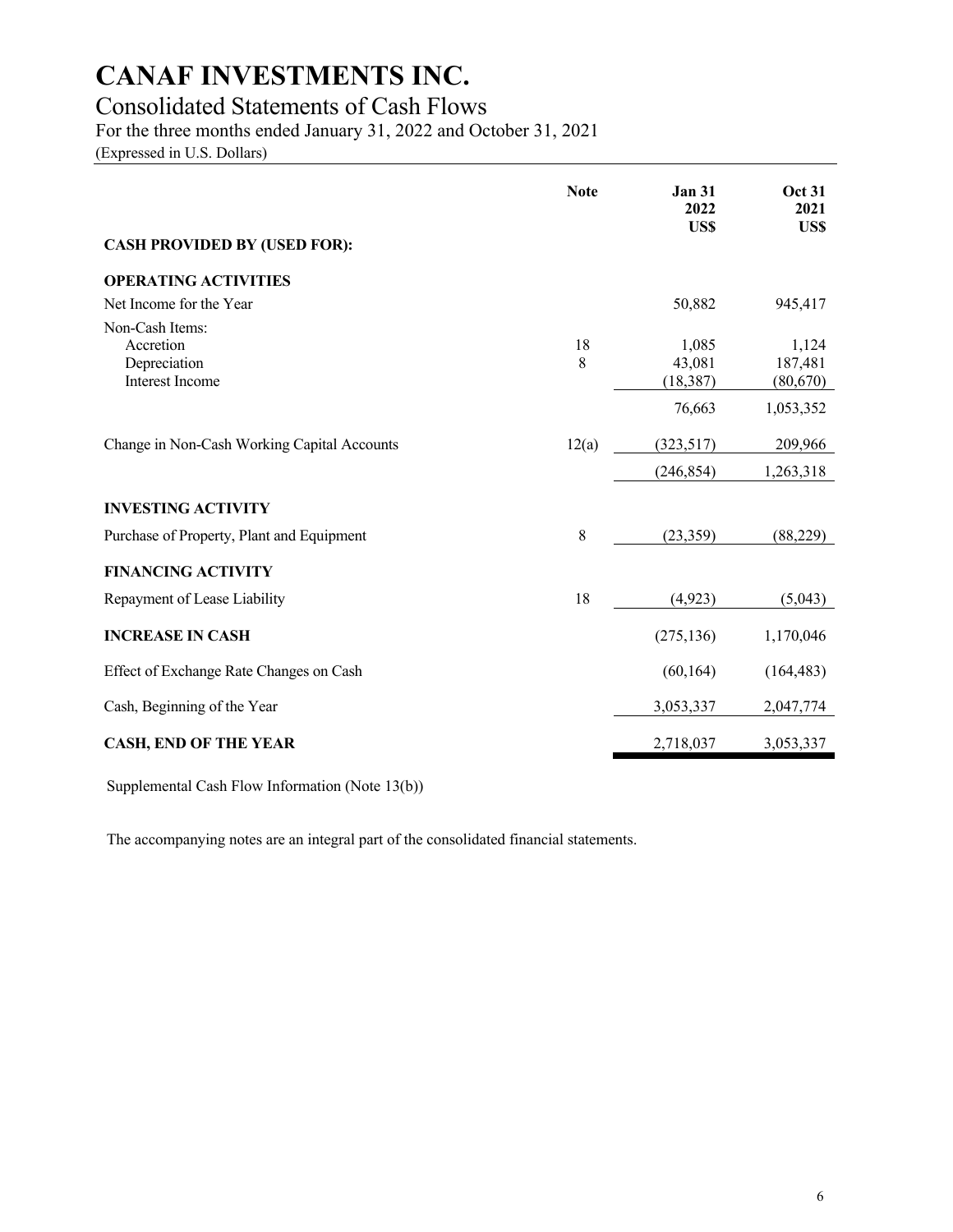Notes to the Consolidated Financial Statements

For the three months ended January 31, 2022 and October 31, 2021

(Expressed in U.S. Dollars)

#### **NOTE 1 – NATURE OF OPERATIONS**

Canaf Investments Inc. (the "Company") is incorporated in the Province of Alberta and owns and operates a coal processing business in South Africa which processes coal and coal products into calcine, a coke substitute with a high carbon content. Effective 2019, the Company expanded its business to also acquire, redevelop and rent rental properties in South Africa. The Company is also actively exploring investment opportunities into a new sector as part of its ongoing diversification strategy.

The Company's shares are listed on the TSX Venture Exchange under the symbol CAF. The head office, principal address, and records office of the Company are located at 1100 – 1111 Melville Street, Vancouver, British Columbia, Canada, V6E 3V6.

These consolidated financial statements have been prepared in accordance with International Financial Reporting Standards ("IFRS") on the basis that the Company is a going concern and will be able to meet its obligations and continue its operations for its next fiscal year.

The Company's ability to continue as a going concern is dependent upon its ability to generate profitable operations from its coal processing business. The coal processing business sales are substantially derived from a very few customers, and as a result, the Company is economically dependent on these customers (Note 16). The Company is dependent on the operating cash flows from its coal processing business and the financial support of its shareholders and related parties to finance its operations and to discharge liabilities in the normal course of business. Loss of a customer or reduced sales from a customer may have a material adverse effect on the Company's financial condition.

The Company has working capital of US \$3,589,338 as at January 31, 2021 (October 31, 2021 – US \$3,636,052). Management believes that the Company has sufficient cash resources to meet its obligations for at least 12 months from the end of the reporting period.

#### **NOTE 2 – SIGNIFICANT ACCOUNTING POLICIES**

#### **a) Statement of Compliance**

The consolidated financial statements have been prepared in accordance with IFRS as issued by the International Accounting Standards Board ("IASB") and Interpretations of the International Financial Reporting Interpretations Committee ("IFRIC").

These consolidated financial statements were approved and authorized for issue by the Board of Directors on March 27<sup>th</sup>, 2022.

#### **b) Basis of Preparation**

These consolidated financial statements have been prepared on a historical cost basis. Cost is the fair value of the consideration given in exchange for net assets.

#### **c) Basis of Consolidation**

These consolidated financial statements include the accounts of the Company and all its subsidiaries (collectively, the "Company"):

|                                              | Country of           |                | Functional         |
|----------------------------------------------|----------------------|----------------|--------------------|
| Entity                                       | Incorporation        | Holding        | Currency           |
| Canaf Investments Inc.                       | Canada               | Parent Company | Canadian Dollar    |
| Quantum Screening and Crushing (Proprietary) | South Africa         | 100%           | South African Rand |
| Limited                                      |                      |                |                    |
| Southern Coal (Proprietary) Limited          | South Africa         | 70%            | South African Rand |
| Canaf Investments (Proprietary) Ltd.         | South Africa         | $100\%$        | South African Rand |
| Canaf Estate Holdings (Proprietary) Ltd.     | South Africa         | $100\%$        | South African Rand |
| Nabisoga Mining Ltd.                         | <b>United States</b> | $100\%$        | Canadian Dollar    |
| Rwenzori Cobalt Company Ltd.                 | <b>United States</b> | $100\%$        | Canadian Dollar    |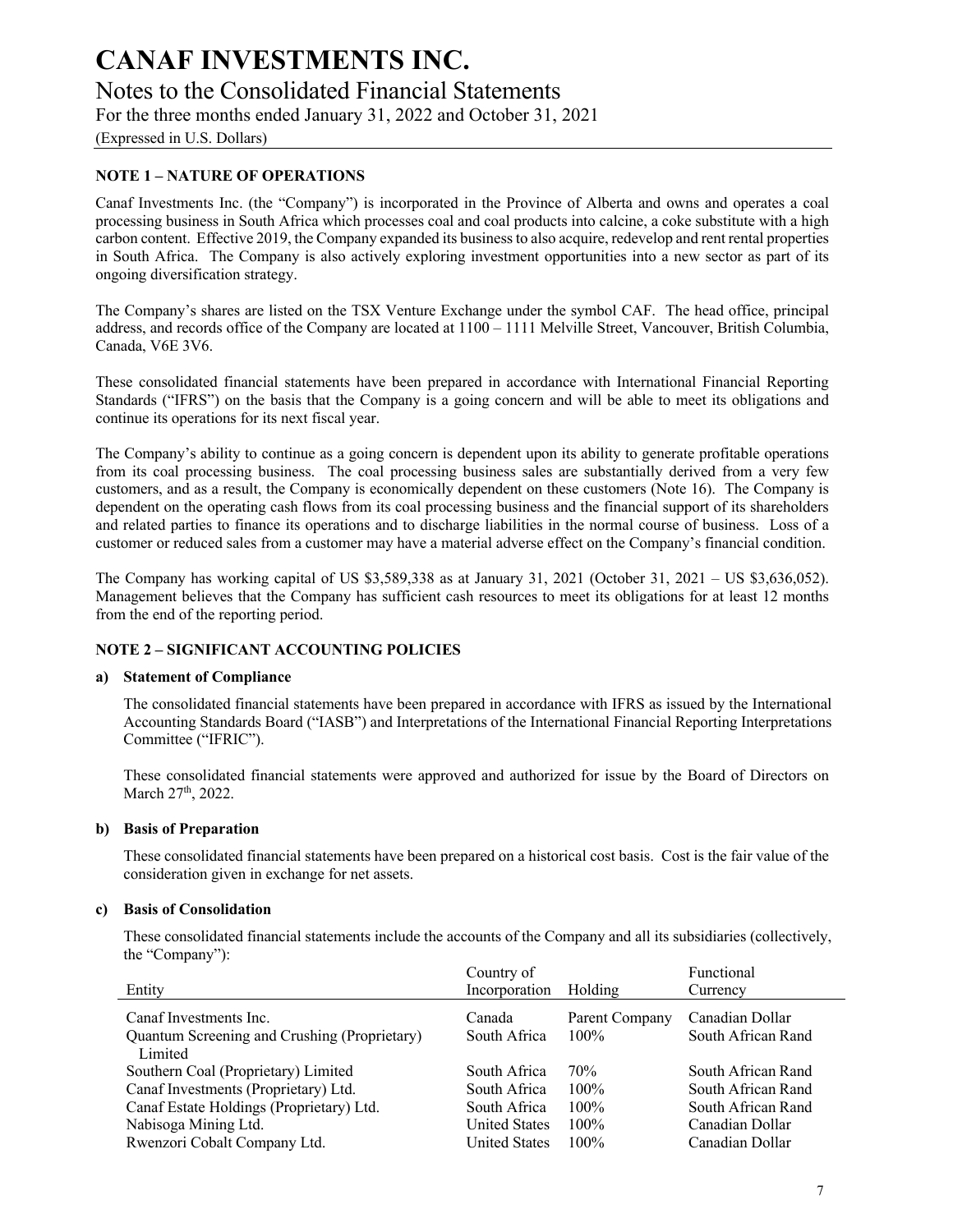Notes to the Consolidated Financial Statements

For the three months ended January 31, 2022 and October 31, 2021

(Expressed in U.S. Dollars)

#### **NOTE 2 – SIGNIFICANT ACCOUNTING POLICIES (Continued)**

#### **c) Basis of Consolidation (Continued)**

Intercompany balances and transactions are eliminated in preparing these consolidated financial statements. The net assets and net profit attributable to outside shareholders are presented as amounts attributable to non-controlling interests in the consolidated statement of financial position and consolidated statement of comprehensive income.

Nabisoga Mining Ltd, and Rwenzori Cobalt Company Ltd. are inactive subsidiaries.

#### **d) Functional and Presentation Currency**

These consolidated financial statements are presented in U.S. dollars. Each entity determines its own functional currency (Note 2(c)) and items included in the consolidated financial statements of each entity are measured using that functional currency.

#### **i) Transactions and Balances in Foreign Currencies**

Foreign currency transactions are translated into the functional currency of the respective entity, using the exchange rates prevailing at the dates of the transactions. Foreign exchange gains and losses resulting from the settlement of such transactions and from the remeasurement of monetary items at year-end exchange rates are recognized immediately in profit or loss.

Non-monetary items measured at historical cost are translated using the exchange rates at the date of the transaction and are not retranslated. Non-monetary items measured at fair value are translated using the exchange rates at the date when fair value was determined.

#### **ii) Foreign Operations**

On consolidation, the assets and liabilities of foreign operations are translated into U.S. dollars from their functional currency at the exchange rate prevailing at the reporting date and their income statements are translated at the exchange rate prevailing at the dates of the transactions. The exchange differences arising on the translation are recognized in other comprehensive income and accumulated in the foreign currency translation reserve in equity. On disposal of a foreign operation, the component of other comprehensive income relating to that particular foreign operation is recognized in earnings as part of the gain or loss on disposal.

#### **e) Inventories**

Inventories consist of raw materials and finished goods (calcine) and are valued at the lower of cost and estimated net realizable value. Estimated net realizable value is the estimated selling price in the ordinary course of business less any cost of disposal.

Cost is determined on the following basis: Raw materials and packing material are valued at average cost. Finished goods are valued at raw material cost plus labour cost and an appropriate portion of the related fixed and variable manufacturing overhead expenses based on normal capacity.

Cost of sales is determined on a weighted average cost basis and includes transportation and handling costs.

#### **f) Intangible Assets**

Intangible assets represent the identifiable value of customer contracts acquired on the purchase of the South African subsidiary in 2007. On October 31, 2008, the Company wrote down the carrying value of its intangible assets to a nominal amount.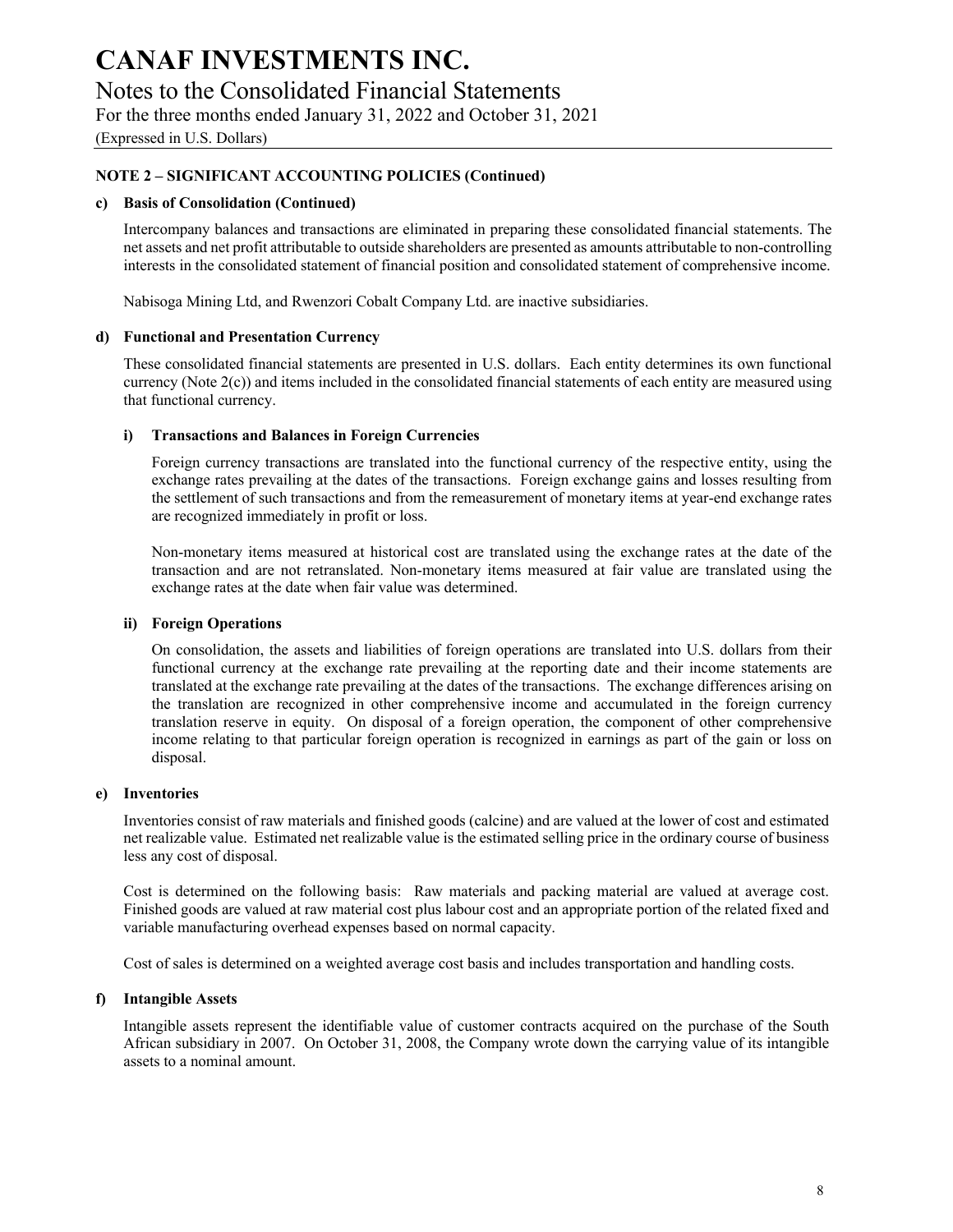Notes to the Consolidated Financial Statements

For the three months ended January 31, 2022 and October 31, 2021

(Expressed in U.S. Dollars)

#### **NOTE 2 – SIGNIFICANT ACCOUNTING POLICIES (Continued)**

#### **g) Property, Plant and Equipment**

Property, plant and equipment are recorded at cost less accumulated depreciation and accumulated impairment losses.

Depreciation is recognized to write off the cost of the property, plant and equipment less their residual values over their useful lives using the straight-line method at the following rates, except in the year of acquisition, when one half of the rates are used:

| Computer Equipment     | 3 Years |
|------------------------|---------|
| Leasehold Improvements | 5 Years |
| Office Equipment       | 5 Years |
| Plant and Equipment    | 5 Years |
| <b>Vehicles</b>        | 5 Years |

An item of property, plant and equipment is derecognized upon disposal or when no future economic benefits are expected to arise from the continued use of the asset. Any gain or loss arising on the disposal or retirement of an item of property, plant and equipment is determined as the difference between the sales proceeds and the carrying amount of the asset and is recognized in profit or loss.

#### **h) Investment Property**

Investment property is property held to earn rental income and/or capital appreciation, and is distinguished from property that is used in the production of supply of goods and services, and for administrative purposes. Investment property is accounted for by using the fair value method. An investment property is initially recognized at cost, including direct transaction costs. Subsequently they are measured at fair value, with gains and losses arising from changes in fair value recognized in profit or loss.

Fair value valuations are done on an open market basis and valued using either the discounted cash flow method or the capitalization of net income method or a combination of both.

#### **i) Impairment of Non-Current Assets**

At the end of each reporting period, the Company reviews the carrying amounts of its non-current assets to determine whether there is any indication that those assets have suffered an impairment loss. Individual assets are grouped together as a cash generating unit for impairment assessment purposes at the lowest level at which there are identifiable cash flows that are independent from other group assets.

If any such indication of impairment exists, the Company makes an estimate of its recoverable amount. The recoverable amount is the higher of fair value less costs to sell and value in use. Where the carrying amount of a cash generating unit exceeds its recoverable amount, the cash generating unit is considered impaired and is written down to its recoverable amount. In assessing the value in use, the estimated future cash flows are adjusted for the risks specific to the cash generating unit and are discounted to their present value with a discount rate that reflects current market indicators.

Where an impairment loss subsequently reverses, the carrying amount of the cash generating unit is increased to the revised estimate of its recoverable amount, to the extent that the increased carrying amount does not exceed the carrying amount that would have been determined had no impairment loss been recognized for the cash generating unit in prior years. A reversal of an impairment loss is recognized as income immediately.

#### **j) Non-Controlling Interest**

Non-controlling interest in the Company's residual ownership interest in a controlled subsidiary is classified as a separate component of equity. On initial recognition, non-controlling interest is measured at the fair value of the non-controlling entity's contribution into the related subsidiary. Subsequent to the original transaction date, adjustments are made to the carrying amount of non-controlling interest for the non-controlling interest's share of changes to the subsidiary's equity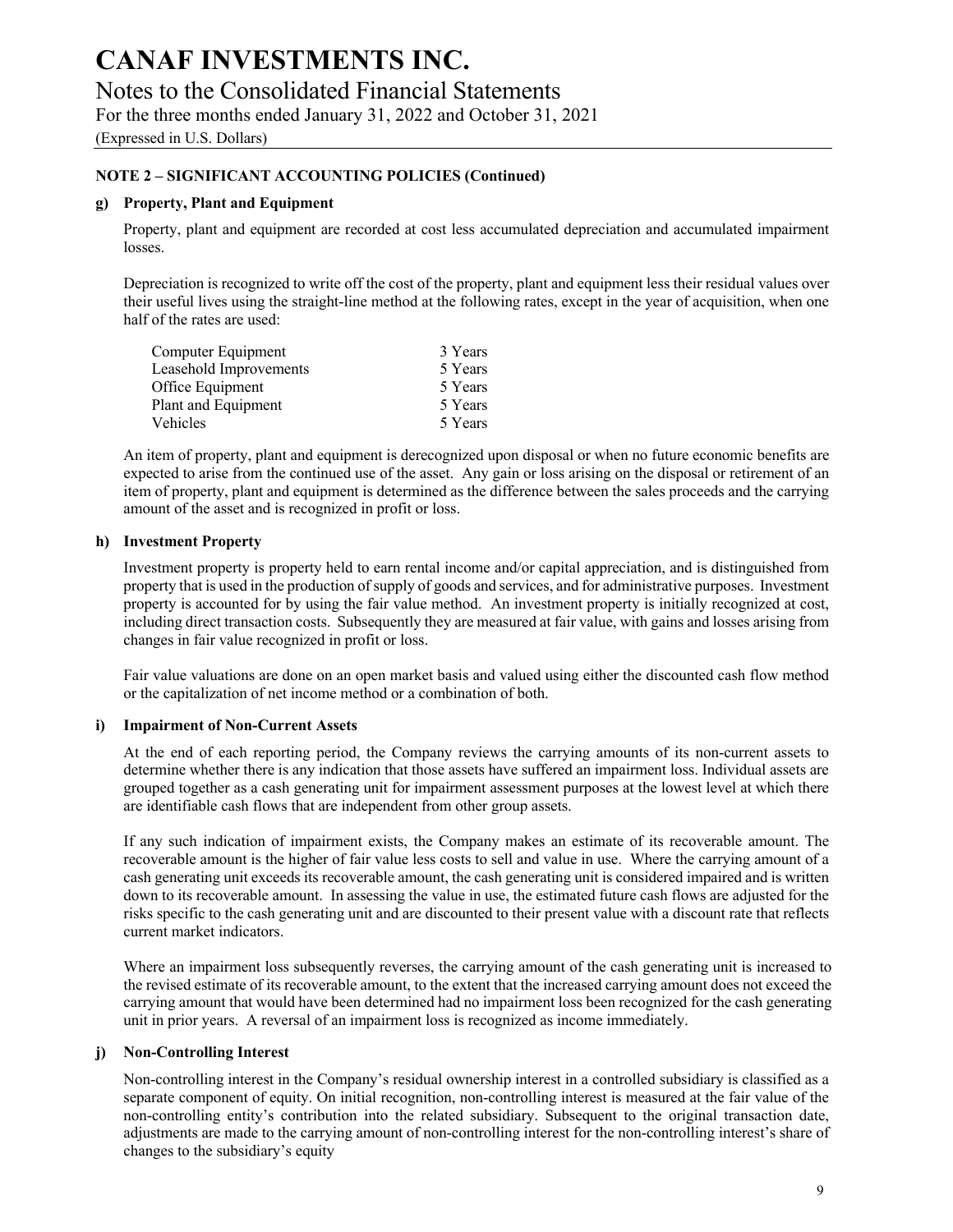Notes to the Consolidated Financial Statements

For the three months ended January 31, 2022 and October 31, 2021

(Expressed in U.S. Dollars)

#### **NOTE 2 – SIGNIFICANT ACCOUNTING POLICIES (Continued)**

#### **k) Revenue Recognition**

Pursuant to IFRS 15 Revenue from Contracts with Customers, revenue from the sale of calcine is recognized upon transfer of title which is completed when the physical product is delivered to customers and collection is reasonably assured.

Rental revenue is recognized on a straight-line basis over the term of the lease and collection is reasonably assured. Interest and other income are recognized when earned and collection is reasonably assured.

#### **l) Provisions**

Provisions are recognized when the Company has a present legal or constructive obligation as a result of a past event, it is probable that an outflow of resources embodying economic benefits will be required to settle the obligation, and a reliable estimate can be made of the amount of the obligation. The amount recognized as a provision is the best estimate of the consideration required to settle the present obligation at the end of the reporting period, taking into account the risks and uncertainties surrounding the obligation. As at January 31, 2022, the Company has no material provisions.

#### **m) Share Capital**

Share capital includes cash consideration received for share issuances, net of commissions and issue costs. Common shares issued for non-monetary consideration are recorded at their fair market value based upon the trading price of the Company's shares on the TSX Venture Exchange on the date of the agreement.

#### **n) Share-Based Payments**

The fair value method of accounting is used for share-based payment transactions. Under this method, the cost of stock options and other share-based payments is recorded based on the estimated fair value using the Black-Scholes option pricing model at the grant date and is charged to profit over the vesting period. The amount recognized as an expense is adjusted to reflect the number of equity instruments expected to vest.

Upon the exercise of stock options and other share-based payments, consideration received on the exercise of these equity instruments is recorded as share capital and the related share-based payment reserve is transferred to share capital.

#### **o) Earnings per Common Share**

Basic earnings per share is calculated by dividing the net income available to common shareholders by the weighted average number of common shares outstanding during the year. Diluted earnings per share is computed in accordance with the treasury stock method and based on the weighted average number of common shares and dilutive equity instruments. Diluted loss per share is the same as basic loss per share, as the issuance of shares on the exercise of stock options and share purchase warrants is anti-dilutive.

#### **p) Leases**

The Company adopted all of the requirements of IFRS 16 Leases, effective January 1, 2019. IFRS 16 specifies how an IFRS reporter will recognize, measure, present and disclose leases. The standard provides a single lessee accounting model, requiring lessees to recognize assets and liabilities for all leases unless the lease term is twelve months or less or the underlying asset has a low value. Lessors continue to classify leases as operating or finance, with IFRS 16's approach to lessor accounting substantially unchanged from the previous accounting policy on leases.

#### **q) Comparative Figures**

Certain comparative figures have been reclassified to conform with the financial statement presentation adopted for the current period. These reclassifications have no effect on the net income for the year ended January 31, 2022.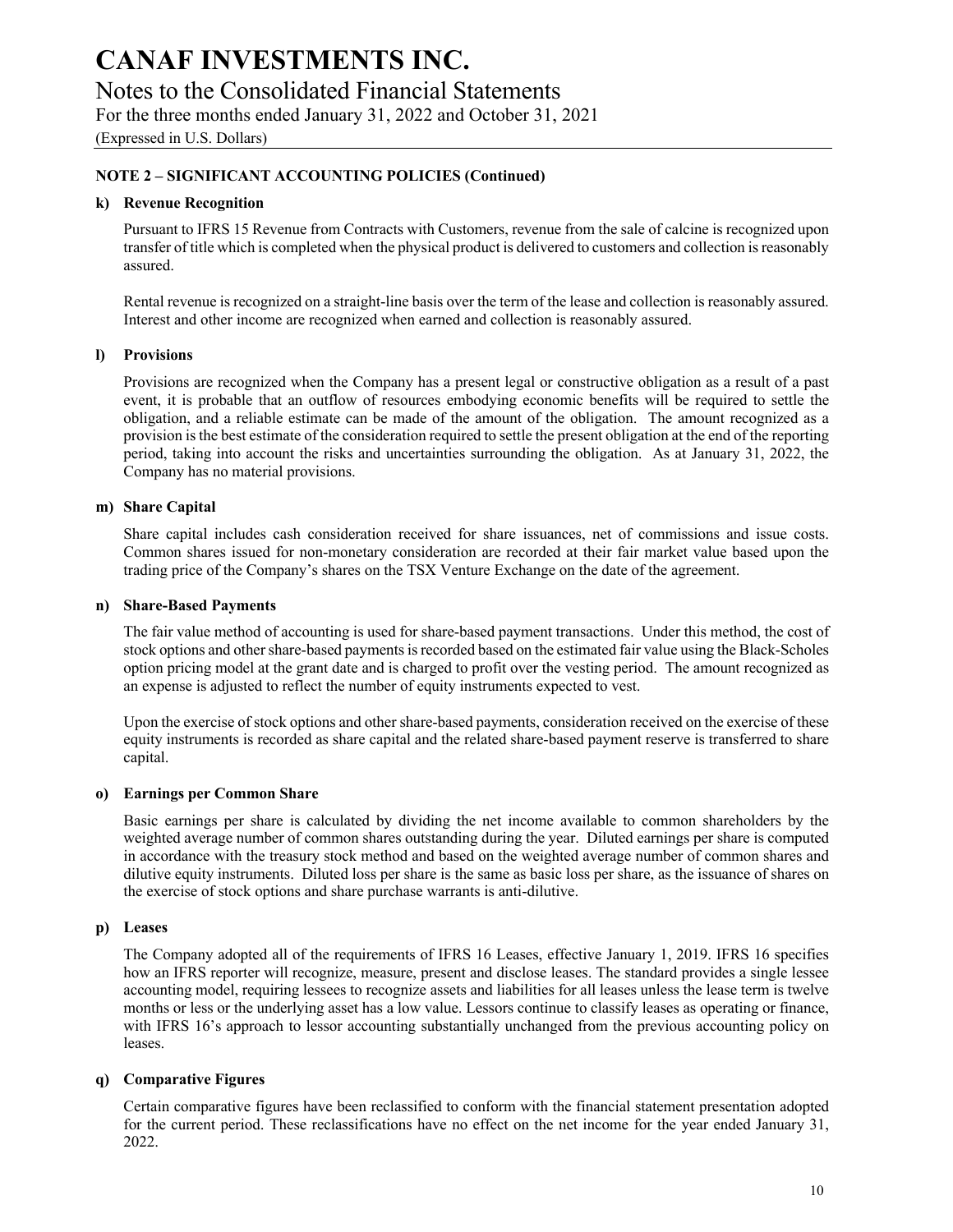Notes to the Consolidated Financial Statements

For the three months ended January 31, 2022 and October 31, 2021

(Expressed in U.S. Dollars)

#### **NOTE 2 – SIGNIFICANT ACCOUNTING POLICIES (Continued)**

#### **r) Income Taxes**

Tax expense recognized in profit or loss comprises the sum of deferred tax and current tax not recognized in other comprehensive income or directly in equity.

#### **i) Current Income Tax**

Current income tax assets and/or liabilities comprise those claims from, or obligations to, fiscal authorities relating to the current or prior reporting periods that are unpaid at the reporting date. Current tax is payable on taxable profit, which differs from profit or loss in the consolidated financial statements. Calculation of current tax is based on tax rates and tax laws that have been enacted or substantively enacted by the end of the reporting period.

#### **ii) Deferred Income Tax**

Deferred income taxes are calculated using the liability method on temporary differences between the carrying amounts of assets and liabilities and their tax bases. Deferred tax assets and liabilities are calculated, without discounting, at tax rates that are expected to apply to their respective period of realization, provided they are enacted or substantively enacted by the end of the reporting period. Deferred tax liabilities are always provided for in full.

Deferred tax assets are recognized to the extent that it is probable that they will be able to be utilized against future taxable income. Deferred tax assets and liabilities are offset only when the Company has a right and intention to offset current tax assets and liabilities from the same taxation authority.

Changes in deferred tax assets or liabilities are recognized as a component of tax income or expense in profit or loss, except where they relate to items that are recognized in other comprehensive income or directly in equity, in which case the related deferred tax is also recognized in other comprehensive income or equity, respectively.

#### **s) Financial Instruments**

#### i) Classification

The Company classifies its financial instruments in the following categories: at fair value through profit or loss ("FVTPL"), at fair value through other comprehensive income (loss) ("FVTOCI") or at amortized cost. The Company determines the classification of financial assets at initial recognition. The classification of debt instruments is driven by the Company's business model for managing the financial assets and their contractual cash flow characteristics. Equity instruments that are held for trading are classified as FVTPL. For other equity instruments, on the day of acquisition the Company can make an irrevocable election (on an instrument-byinstrument basis) to designate them as at FVTOCI. Financial liabilities are measured at amortized cost, unless they are required to be measured at FVTPL (such as instruments held for trading or derivatives) or if the Company has opted to measure them at FVTPL.

#### ii) Measurement

Financial assets and liabilities at FVTOCI or amortized cost are initially recognized at fair value plus or minus transaction costs, respectively. Financial assets and liabilities at FVTOCI are subsequently measured at fair value, with changes in fair value recognized in other comprehensive income (loss). Those at amortized cost are subsequently carried at amortized cost less any impairment using the effective interest rate method. The effective interest rate is the rate that discounts estimated future cash flows over the expected life of the financial instrument, or where appropriate, a shorter period.

Financial assets and liabilities at FVTPL are initially recorded at fair value and transaction costs are expensed in the consolidated statements of comprehensive income. Realized and unrealized gains and losses arising from changes in the fair value of the financial assets and liabilities held at FVTPL are included in the consolidated statements of comprehensive income in the period in which they arise.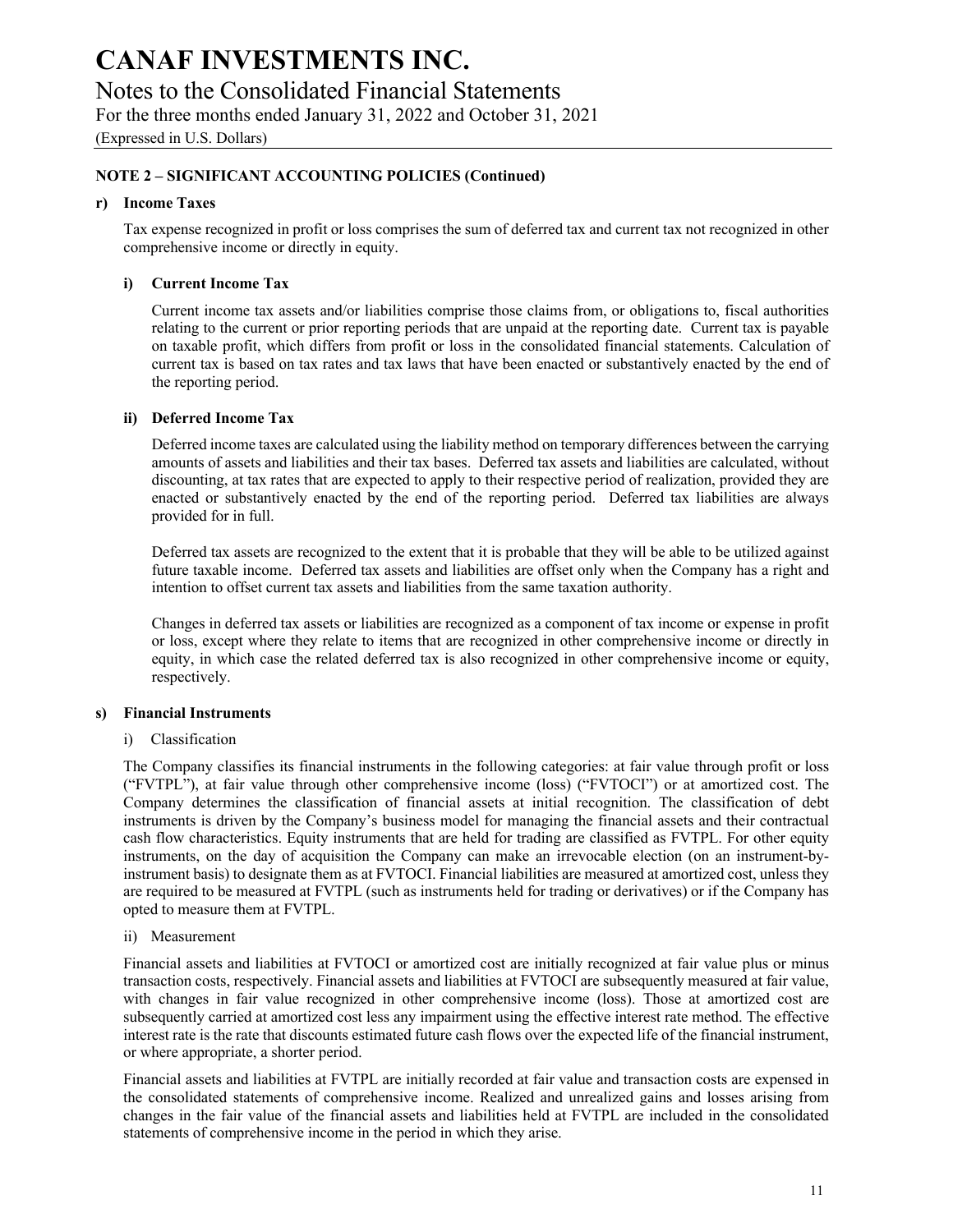Notes to the Consolidated Financial Statements

For the three months ended January 31, 2022 and October 31, 2021

(Expressed in U.S. Dollars)

#### **NOTE 2 – SIGNIFICANT ACCOUNTING POLICIES (Continued)**

#### **s) Financial Instruments (Continued)**

#### iii) Impairment of financial assets at amortized cost

The Company recognizes a loss allowance for expected credit losses on financial assets that are measured at amortized cost. At each reporting date, the Company measures the loss allowance for the financial asset at an amount equal to the lifetime expected credit losses if the credit risk on the financial asset has increased significantly since initial recognition. If at the reporting date, the financial asset has not increased significantly since initial recognition, the Company measures the loss allowance for the financial asset at an amount equal to the twelve month expected credit losses. The Company shall recognize in the consolidated statements of comprehensive income, as an impairment gain or loss, the amount of expected credit losses (or reversal) that is required to adjust the loss allowance at the reporting date to the amount that is required to be recognized.

#### iv) Derecognition

Financial assets

The Company derecognizes financial assets only when the contractual rights to cash flows from the financial assets expire, or when it transfers the financial assets and substantially all of the associated risks and rewards of ownership to another entity. Gains and losses on derecognition are recognized in the consolidated statements of comprehensive income.

#### **NOTE 3 – SIGNIFICANT ACCOUNTING JUDGMENTS, ESTIMATES AND ASSUMPTIONS**

In the application of the Company's accounting policies which are described in Note 2, management is required to make judgments, estimates, and assumptions about the carrying amounts of assets and liabilities that are not readily apparent from other sources. The estimates and associated assumptions are based on historical experience and other factors that are considered to be relevant. Actual results may differ from these estimates.

The estimates and underlying assumptions are reviewed on an ongoing basis. Revisions to accounting estimates are recognized in the period in which the estimate is revised if the revision affects only that period, or in the period of the revision and future periods, if the revision affects both current and future periods.

Significant judgments, estimates and assumptions that have the most significant effect on the amounts recognized in the consolidated financial statements are described below.

#### **a) Useful Lives of Property, Plant and Equipment and Intangible Assets**

Management reviews the useful lives of property, plant and equipment and intangible assets at each reporting date, based on the expected utility of these assets to the Company. Actual useful lives of these assets may differ from the estimate.

#### **b) Share-based Payments**

The fair value of share-based payments is subject to the limitations of the Black-Scholes option pricing model that incorporates market data and involves uncertainty in estimates used by management in the assumptions. Because the Black-Scholes option pricing model requires the input of highly subjective assumptions, including the volatility of share prices, changes in subjective input assumptions can materially affect the fair value estimate.

#### **c) Impairment of Non-Current Assets**

An impairment loss is recognized for the amount by which the asset's or cash-generating unit's carrying amount exceeds its recoverable amount. To determine the recoverable amount, management estimates expected future cash flows from each asset or cash-generating unit and determines a suitable interest rate in order to calculate the present value of those cash flows. In the process of measuring expected future cash flows, management makes assumptions about future operating results. These assumptions relate to future events and circumstances. In addition, when determining the applicable discount rate, estimation is involved in determining the appropriate adjustments to market risk and asset-specific risk factors.

Actual results may vary and cause significant adjustments to the Company's assets within the next financial year.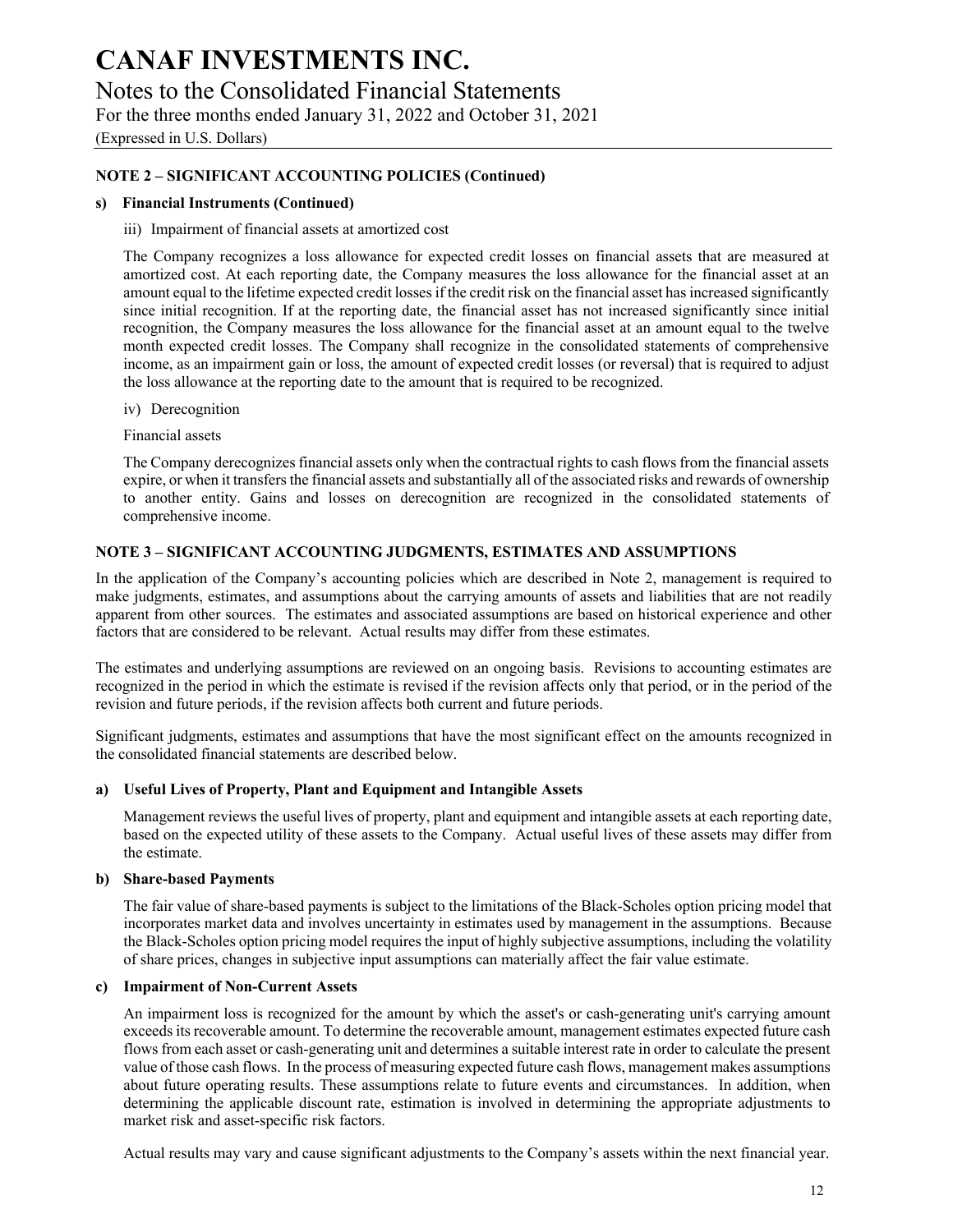Notes to the Consolidated Financial Statements

For the three months ended January 31, 2022 and October 31, 2021

(Expressed in U.S. Dollars)

#### **NOTE 3 – SIGNIFICANT ACCOUNTING JUDGMENTS, ESTIMATES AND ASSUMPTIONS (Continued)**

#### **d) Deferred Tax Assets**

Deferred tax assets, including those arising from un-utilized tax losses, require management to assess the likelihood that the Company will generate sufficient taxable earnings in future periods in order to utilize recognized deferred tax assets. Assumptions about the generation of future taxable profits depend on management's estimates of future cash flows. In addition, future changes in tax laws could limit the ability of the Company to obtain tax deductions in future periods. To the extent that future cash flows and taxable income differ significantly from estimates, the ability of the Company to realize the net deferred tax assets recorded at the reporting date could be impacted.

#### **NOTE 4 – DUE FROM NON-CONTROLLING INTEREST**

On July 3, 2018, the Company sold a 30% interest of its subsidiary, Southern Coal (Proprietary) Limited ("Southern Coal"), to Amandla Amakhulu (Pty) Ltd. ("AAM") for the price of 18 million Rand (approximately US\$1.3 million). AAM is a 100% black-owned company incorporated in South Africa, and the sales transaction complies with the Broad-Based Black Economic Empowerment ("BBBEE") incentive program in South Africa.

The sales proceeds are in the form of cumulative, redeemable preference shares of AAM in the amount of the purchase price, 18 million Rand (approximately \$1.3 million). These preference shares provide preferential dividends, until fully redeemed by AAM, with the dividends secured by an irrevocable direction from AAM to Southern Coal to pay the Company such dividends from any Southern Coal dividend distribution to AAM.

The dilution gain recorded on the sale of the 30% interest in Southern Coal was in the amount of US\$1,342,549. As there was no change in control of the Company's subsidiary, the dilution gain was recorded as additional paid-in capital.

Dividends paid during 2021 totalled US\$118,154 (2020 – US\$107,923). No further dividends have been paid during the quarter ended January 31, 2022

The due from non-controlling interest amount as of the balance sheet date is US\$1,096,252 (translated at January 31, 2022 exchange rate).

#### **NOTE 5 – SALES TAX RECEIVABLE (PAYABLE)**

|                                                                                       | <b>Jan 31</b><br>2021<br>US\$ | <b>Oct 31</b><br>2020<br>US\$ |
|---------------------------------------------------------------------------------------|-------------------------------|-------------------------------|
| South African Value-Added Tax (Payable)<br>Canadian Goods and Services Tax Receivable | (99, 484)<br>123              | (14,669)<br>234               |
|                                                                                       | (99,360)                      | (14, 435)                     |
| <b>NOTE 6 - INVENTORIES</b>                                                           |                               |                               |
| Raw Materials<br>Finished Goods – Calcine                                             | 319,815<br>336,618            | 342,938<br>360,956            |
|                                                                                       | 656,433                       | 703,894                       |
| <b>NOTE 7 - INVESTMENT PROPERTY</b>                                                   |                               |                               |
| <b>Beginning Balance</b><br>Additions                                                 | 137,599<br>55,414             | 129,152                       |
| Foreign Currency Translation                                                          | (122)                         | 8,447                         |
|                                                                                       | 192,891                       | 137,599                       |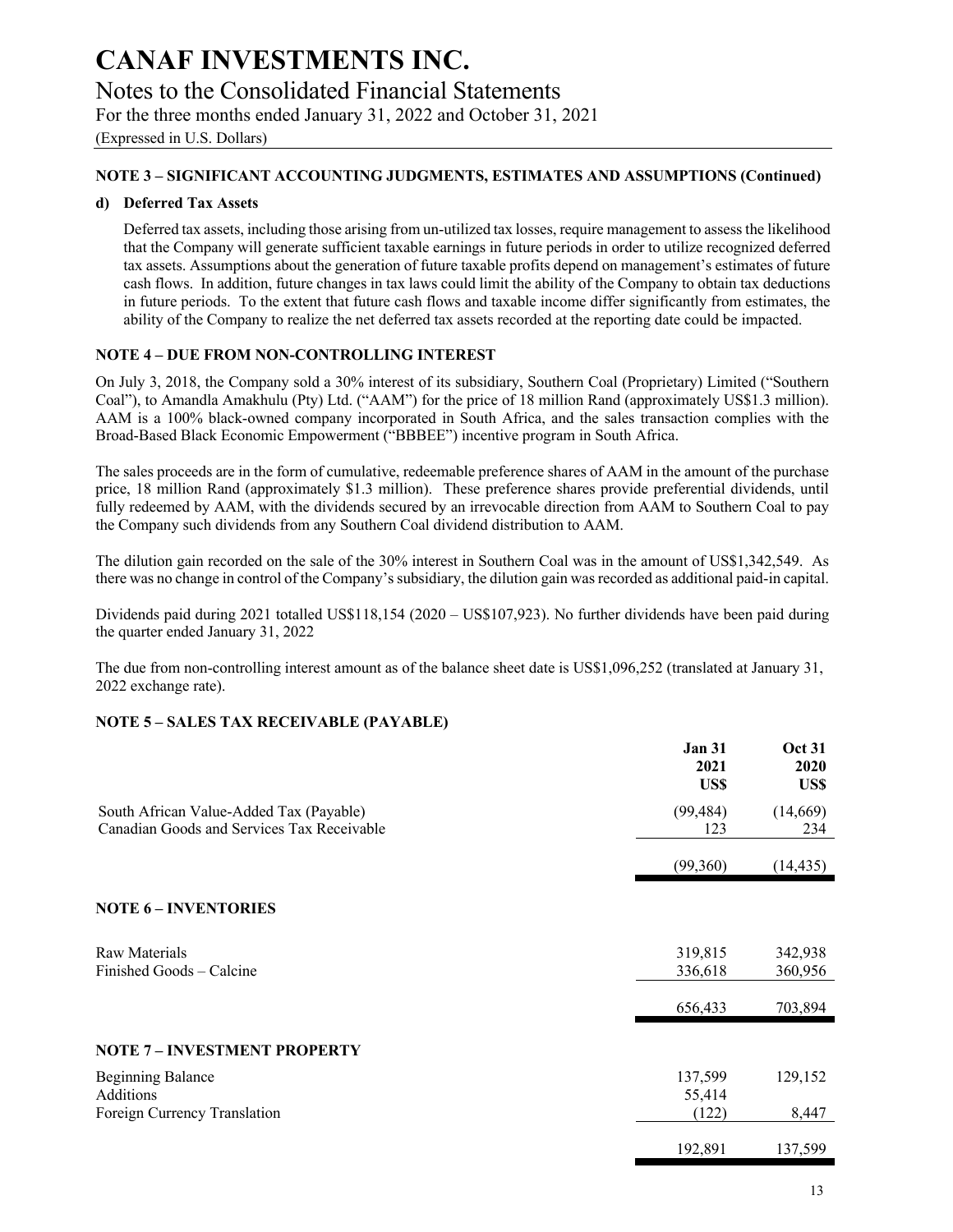### Notes to the Consolidated Financial Statements

For the three months ended January 31, 2022 and October 31, 2021

(Expressed in U.S. Dollars)

### **NOTE 8 – PROPERTY, PLANT AND EQUIPMENT**

| <b>COST</b>                     | Land  | Right-of-use  |                 | Computer  | Leaseholds          | Office    | Plant &   | <b>Vehicle</b> |              |
|---------------------------------|-------|---------------|-----------------|-----------|---------------------|-----------|-----------|----------------|--------------|
|                                 |       | <b>Assets</b> | <b>Building</b> | Equipment | <b>Improvements</b> | Equipment | Equipment | s              | <b>Total</b> |
|                                 | US\$  | US\$          | US\$            | US\$      | US\$                | US\$      | US\$      | US\$           | US\$         |
| Balance, October 31, 2020       | 6,640 |               | 132,010         | 14,764    | 141,825             | 14,969    | 4,836,041 | 121,524        | 5,267,774    |
| Additions/ (Disposals)          |       | 78,377        |                 |           |                     |           | 88,229    |                | 166,606      |
| Foreign Currency Translation    |       | (1,861)       | 9,067           | 966       | 9,275               | 978       | 197,946   | 5,039          | 221,410      |
| <b>Balance, Oct 31, 2021</b>    | 6,640 | 76,516        | 132,010         | 14,764    | 141,825             | 14,969    | 4,836,041 | 121,524        | 5,267,774    |
| Additions/ (Disposals)          |       |               |                 |           |                     |           |           | 23,359         | 23,359       |
| Foreign Currency Translation    |       | (832)         | 7,461           | 795       | 7,632               | 805       | 249,806   | 4,725          | 270,393      |
| <b>Balance, Jan 31, 2022</b>    | 6,640 | 75,684        | 139,471         | 15,559    | 149,457             | 15,774    | 5,085,847 | 149,608        | 5,638,040    |
| <b>ACCUMULATED DEPRECIATION</b> |       |               |                 |           |                     |           |           |                |              |
| Balance, October 31, 2020       |       |               | 13,895          | 14,679    | 141,825             | 12,345    | 4,367,741 | 106,037        | 4,656,522    |
| Depreciation                    |       | 3,919         | 3,026           | 93        |                     | 788       | 170,408   | 9,247          | 187,480      |
| Additions/ (Disposals)          |       |               |                 |           |                     |           |           |                |              |
| Foreign Currency Translation    |       | (93)          | 837             | 958       | 9,275               | 788       | 165,367   | 3,806          | 180,939      |
| <b>Balance, Oct 31, 2021</b>    |       | 3,826         | 17,758          | 15,730    | 151,100             | 13,921    | 4,703,516 | 119,090        | 5,024,941    |
| Depreciation                    |       | 3,693         | 713             |           |                     | 240       | 35,373    | 3,063          | 43,081       |
| Additions/ (Disposals)          |       |               |                 |           |                     |           |           |                |              |
| Foreign Currency Translation    |       | 50            | (175)           | (171)     | (1,643)             | (145)     | (30, 939) | (735)          | (33,758)     |
| <b>Balance, Jan 31, 2022</b>    |       | 7,568         | 18,295          | 15,559    | 149,457             | 14,016    | 4,707,950 | 121,418        | 5,034,264    |
| <b>NET BOOK VALUE</b>           |       |               |                 |           |                     |           |           |                |              |
| <b>October 31, 2021</b>         | 6,640 | 72,690        | 123,320         |           |                     | 2,026     | 418,700   | 7,473          | 630,848      |
| <b>January 31, 2022</b>         | 6,640 | 68,115        | 121,176         |           |                     | 1,758     | 377,897   | 28,190         | 603,777      |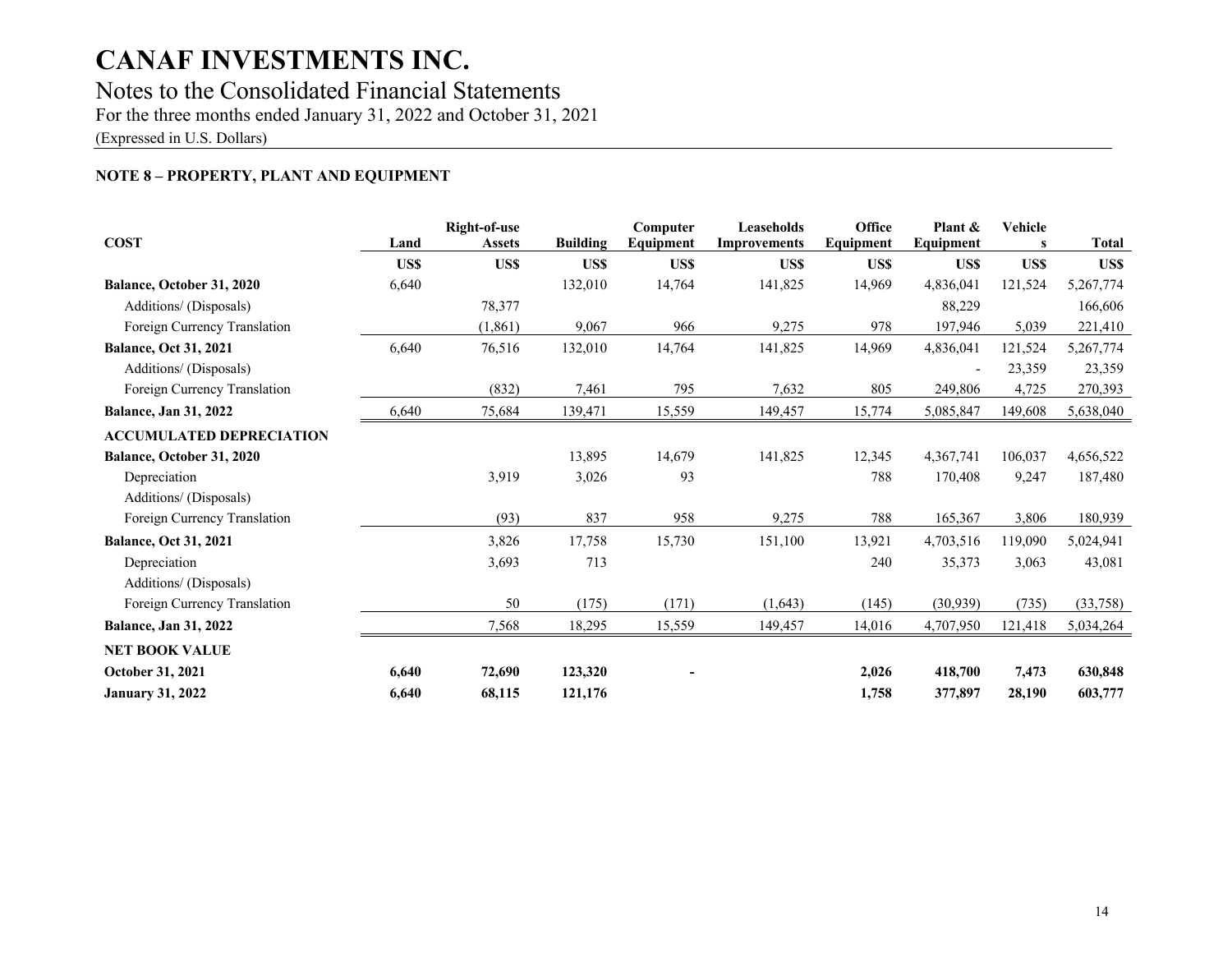### Notes to the Consolidated Financial Statements

For the three months ended January 31, 2022 and October 31, 2021

(Expressed in U.S. Dollars)

#### **NOTE 9 – TRADE AND OTHER PAYABLES**

| <b>Oct 31</b><br>2021<br>US\$                                             |
|---------------------------------------------------------------------------|
| 1,207,235                                                                 |
| 38,249                                                                    |
| 80,856                                                                    |
|                                                                           |
| 1,326,340                                                                 |
| <b>Jan 31</b><br>2022<br>US\$<br>658,994<br>$\theta$<br>97,115<br>756,108 |

#### **NOTE 10 – SHARE CAPITAL**

The Company is authorized to issue an unlimited number of common shares without par value.

As at January 31, 2022, the Company had 47,426,195 common shares issued and outstanding as presented in the consolidated statements of changes in shareholders' equity.

There are no stock options and share purchase warrants outstanding as at January 31, 2022.

### **NOTE 11 – RELATED PARTY TRANSACTIONS**

In addition to those transactions disclosed elsewhere in these consolidated financial statements, the Company incurred expenses to the following related parties:

|                             |                                                                                                                                       |               | <b>3 Months Ended</b> |
|-----------------------------|---------------------------------------------------------------------------------------------------------------------------------------|---------------|-----------------------|
|                             |                                                                                                                                       | <b>Jan 31</b> | <b>Jan 31</b>         |
|                             |                                                                                                                                       | 2022          | 2020                  |
| <b>Services</b>             | Party                                                                                                                                 | US\$          | US\$                  |
| CFO and Director            | Professional fees for financial administration and<br>management services                                                             | 6,561         | 6,134                 |
| Chairman and Director       | Consulting fees for administration and management<br>services                                                                         | 2,465         | 1,465                 |
| President, CEO and Director | President, CEO and director of the Corporation                                                                                        | 20,300        | 19,618                |
| Company Secretary           | Professional fees for administration and management<br>services                                                                       | 1,421         |                       |
| <b>Directors</b>            | Directors fees for administration and management<br>services in relation to the Company's coal processing<br>business in South Africa | 14.447        | 20,287                |
| Director                    | Consulting fees (Former Chairman and Director)                                                                                        |               | 9,112                 |

All related party transactions were in the normal course of operations and were measured at the exchange value, which represented the amount of consideration established and agreed to by the related parties.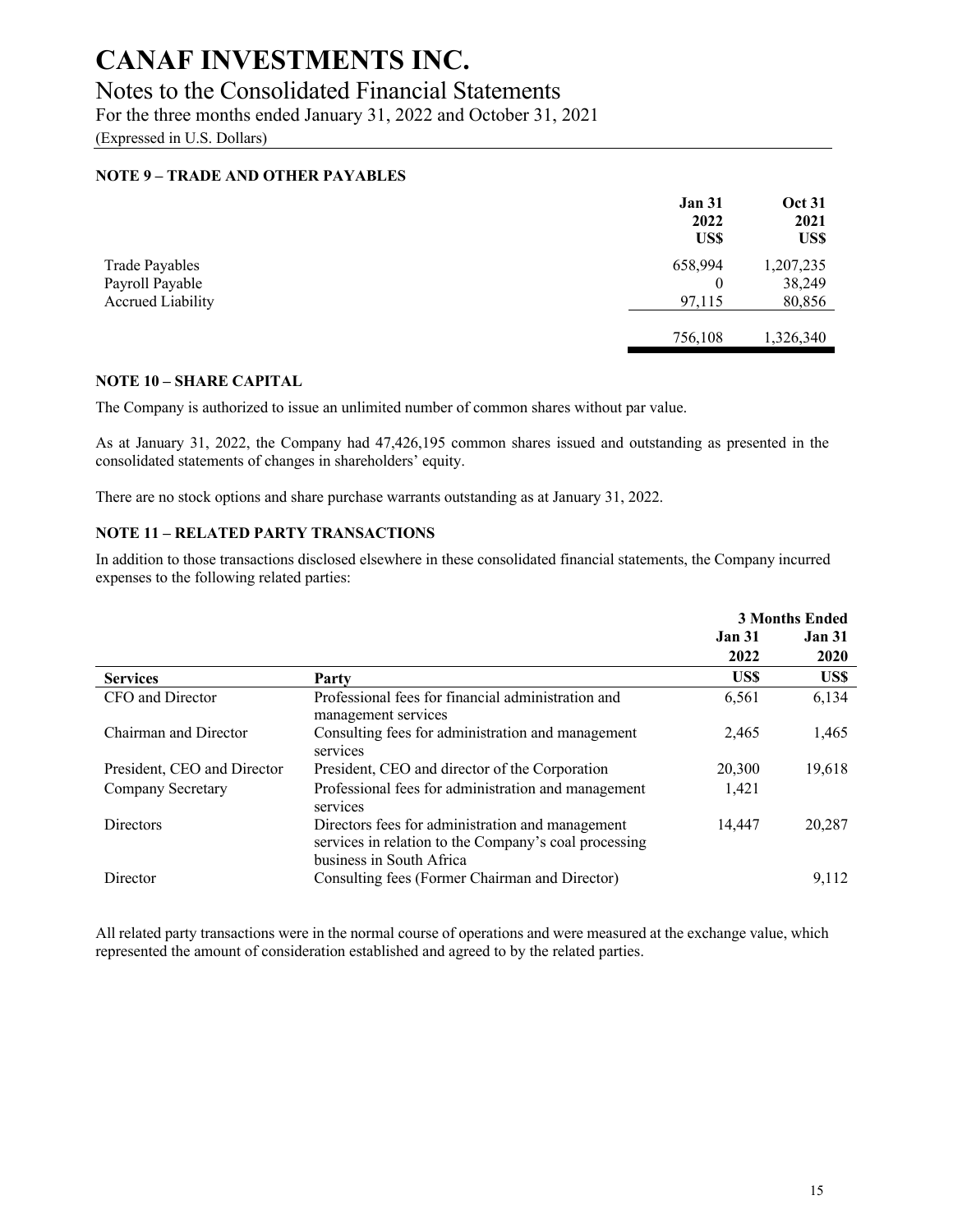### Notes to the Consolidated Financial Statements

For the three months ended January 31, 2022 and October 31, 2021

(Expressed in U.S. Dollars)

#### **NOTE 12 – SUPPLEMENTAL CASH FLOW INFORMATION**

#### **a) Change in Non-Cash Working Capital Accounts**

|                               | <b>Jan 31</b><br>2022 | <b>Oct 31</b><br>2021 |
|-------------------------------|-----------------------|-----------------------|
|                               | US\$                  | US\$                  |
| <b>Trade Receivables</b>      | 66,772                | 116,125               |
| Inventories                   | 609                   | 365                   |
| Prepaid Expenses and Deposits | 50,605                | (55, 163)             |
| Trade and Other Payables      | (542,709)             | 111,944               |
| Sales Tax Payable             | 83,029                | (59,260)              |
| Income Taxes Payable          | 18,177                | 95,955                |
|                               | (323,517)             | 209,966               |
| <b>Other Items</b>            |                       |                       |
| Interest Received             | 24,649                | 97,048                |
| Income Tax Paid               | 1,401                 | 251,592               |

#### **NOTE 13 – COST OF SALES**

**b**)

|                                         | 3 Months Ended Jan 31 |            |  |
|-----------------------------------------|-----------------------|------------|--|
|                                         | 2022                  | 2021       |  |
|                                         | US\$                  | US\$       |  |
| Inventories, Beginning of the Year      | 703,894               | 417,400    |  |
| Analysis Fees                           | 608                   | 74         |  |
| Depreciation                            | 38,676                | 45,232     |  |
| Electricity                             | 28,560                | 22,539     |  |
| Fuel, Oil and Lubricants                | 31,446                | 24,752     |  |
| Professional and Project Management Fee | 4,750                 | 7,617      |  |
| <b>Medical Expenses</b>                 | 1,899                 | 2,090      |  |
| <b>Product Purchases</b>                | 1,801,364             | 2,586,023  |  |
| Protective Clothing                     | 3,188                 | 3,882      |  |
| Provident Fund                          | 6,386                 | 5,438      |  |
| Machinery Rental                        | 21,503                | 14,806     |  |
| Repairs and Maintenance                 | 68,783                | 86,023     |  |
| Salaries and Benefits                   | 88,857                | 94,770     |  |
| Transportation                          | 49,072                | 47,702     |  |
| Inventories, End of the Quarter         | (656, 433)            | (507, 883) |  |
|                                         | 2,192,554             | 2,850,465  |  |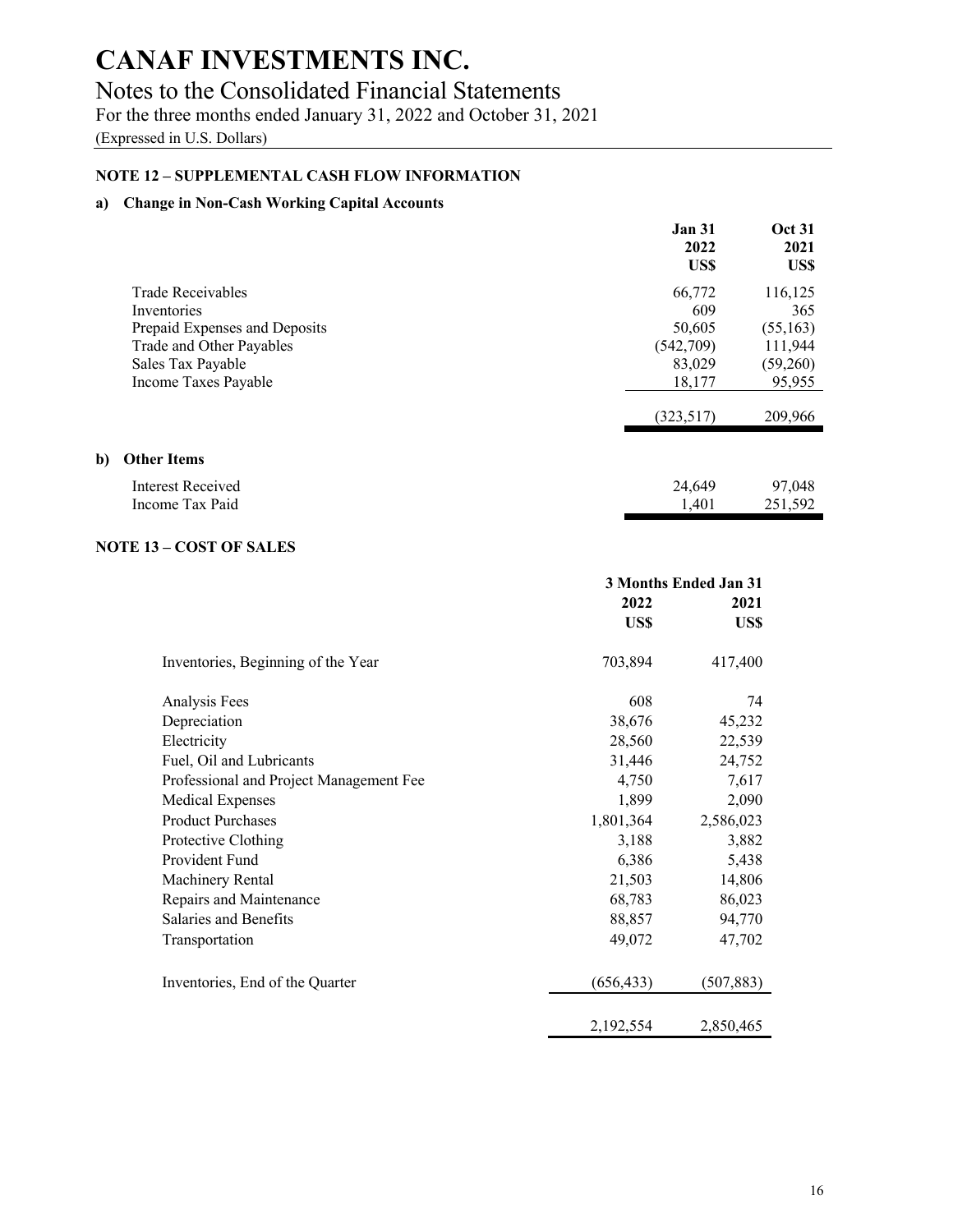### Notes to the Consolidated Financial Statements

For the three months ended January 31, 2022 and October 31, 2021

(Expressed in U.S. Dollars)

#### **NOTE 14 – GENERAL AND ADMINISTRATIVE EXPENSES**

|                                        | 3 Months Ended Jan 31 |         |
|----------------------------------------|-----------------------|---------|
|                                        | 2022                  | 2021    |
|                                        | US\$                  | US\$    |
| Bank Charges and Interest              | 1,756                 | 1,560   |
| <b>Consulting Fees</b>                 | 20,300                | 28,731  |
| Management Fees                        | 14,447                | 16,382  |
| Directors Incentives                   | 9,869                 | 9,715   |
| Office, Insurance and Sundry           | 26,549                | 16,461  |
| Professional Fees                      | 21,649                | 29,185  |
| Promotion                              | 279                   | 171     |
| Telephone                              | 2,297                 | 2,796   |
| Transfer Agent and Filing Fees         | 891                   | 738     |
| Travel                                 | 8,124                 | 8,915   |
| Broad-Based Black Economic Empowerment | 18,085                | 13,554  |
|                                        | 124,245               | 128,207 |

#### **NOTE 15 – ECONOMIC DEPENDENCE**

Sales from the Company's South African coal processing business are substantially derived from a very few customers and as a result, the Company is economically dependent on these customers. The Company's exposure to credit risk is limited to the carrying value of its accounts receivable. As at January 31, 2022, trade receivables of US\$1,186,440 were due from these customers and were collected subsequent to year end.

#### **NOTE 16 – COMMITMENTS**

The Company had an agreement to lease premises for its coal processing plant in South Africa for a term of ten years, expiring on December 31, 2020, with a monthly rent of Rand 35,000 (US\$2,297). After lease expiry on December 31, 2020, the Company is operating under the same terms as the expired lease with an effective notice period of 60 days.

In June 2021, the Company secured a further land tenure for Quantum. The term of the lease was for five years, with a monthly rent of Rand 25,000 per month and with an option to extend for a further four years and nine months. Quantum is now in the process of applying for environmental authorisations which would allow for the construction of further calcining facilities; the overall application process is expected to be completed by September 2022.

| <b>Months</b> | <b>Financial Year</b> | US\$   |
|---------------|-----------------------|--------|
| 9             | 2022/2023             | 14,769 |
| 12            | 2023/2024             | 19,692 |
| 12            | 2024/2025             | 19,692 |
| 12            | 2025/2026             | 19,692 |
| q             | 2026/2027             | 14,769 |
|               |                       | 88,615 |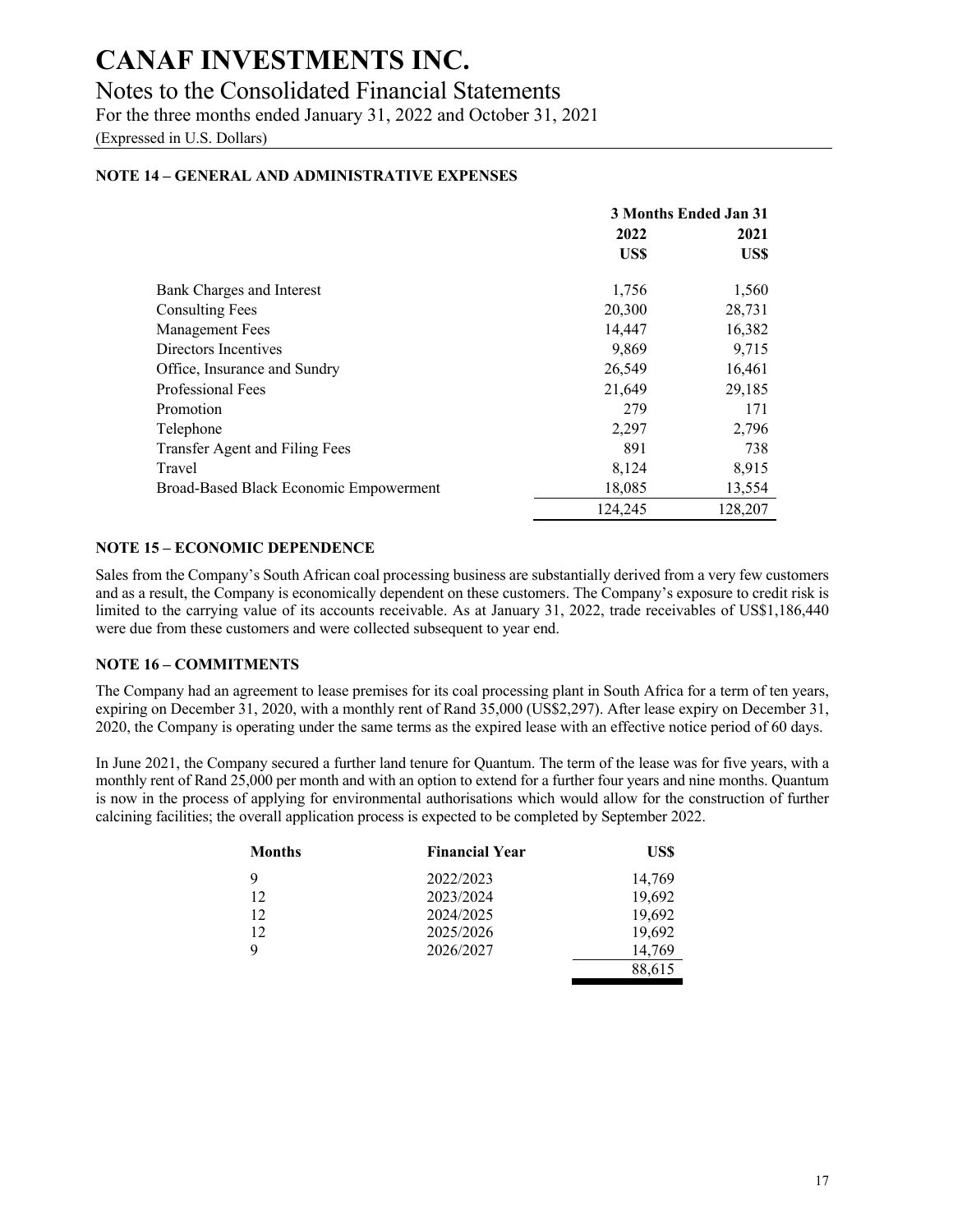### Notes to the Consolidated Financial Statements

For the three months ended January 31, 2022 and October 31, 2021

(Expressed in U.S. Dollars)

#### **NOTE 17 – SEGMENT INFORMATION**

The Company operates in two reportable operating segments: the head office operations in Canada and the coal processing business in South Africa.

|                                                                                      | Canada<br>US\$ | <b>South Africa</b><br>US\$ | <b>Total</b><br>US\$ |
|--------------------------------------------------------------------------------------|----------------|-----------------------------|----------------------|
| <b>January 31 2021</b>                                                               |                |                             |                      |
| Net (Loss) Income for the Year                                                       | (61,004)       | 111,886                     | 50,882               |
| Revenues (Note 16)                                                                   |                | 2,326,691                   | 2,326,691            |
| Gross Profit                                                                         |                | 134,138                     | 134,138              |
| Depreciation – Cost of Sales                                                         |                | 39,389                      | 39,389               |
| Current Income Tax Expense (Note 12(a))                                              |                | 15,043                      | 15,043               |
| <b>Current Assets</b>                                                                | 233,101        | 4,351,797                   | 4,584,898            |
| <b>Investment Property (Note 7)</b>                                                  |                | 192,891                     | 192,891              |
| Property, Plant and Equipment (Note 8)                                               |                | 630,772                     | 630,772              |
| Due from Non-Controlling Interest (Note 4)<br><b>Intangible Assets</b>               |                | 1,096,252<br>1              | 1,096,252<br>1       |
|                                                                                      |                |                             |                      |
| <b>Total Assets</b>                                                                  | 233,101        | 6,244,717                   | 6,477,819            |
|                                                                                      | Canada         | <b>South Africa</b>         | <b>Total</b>         |
|                                                                                      | US\$           | US\$                        | US\$                 |
| <b>October 31 2021</b>                                                               |                |                             |                      |
| Net (Loss) Income for the Year                                                       | (240, 397)     | 1,185,814                   | 945,417              |
| Revenues (Note 16)                                                                   |                | 14,204,848                  | 14,204,848           |
| <b>Gross Profit</b>                                                                  |                | 1,579,217                   | 1,579,217            |
| Depreciation - Cost of Sales<br>Current Income Tax Expense (Note 12(a))              |                | 180,535<br>347,546          | 180,535<br>347,546   |
|                                                                                      |                |                             |                      |
| <b>Current Assets</b>                                                                | 198,568        | 4,903,517                   | 5,102,085            |
| Investment Property (Note 7)                                                         |                | 137,599                     | 137,599              |
| Property, Plant and Equipment (Note 8)<br>Due from Non-Controlling Interest (Note 4) |                | 630,848<br>1,088,572        | 630,848<br>1,088,572 |
| <b>Intangible Assets</b>                                                             |                |                             |                      |
| <b>Total Assets</b>                                                                  | 198,568        | 6,760,537                   | 6,959,105            |
| <b>NOTE 18 – LEASE LIABILITY</b>                                                     |                |                             |                      |
| October 31, 2021                                                                     |                |                             | US\$                 |
| Lease liability recognized                                                           |                |                             | 72,689               |
| Cash principal and interest payments                                                 |                |                             | (4,923)              |
| Accretion                                                                            |                |                             | 1,085                |
| Foreign exchange                                                                     |                |                             | (736)                |
| October 31, 2021                                                                     |                |                             | 68,115               |
| Less: current portion                                                                |                |                             | 15,137               |
|                                                                                      |                |                             |                      |

52,979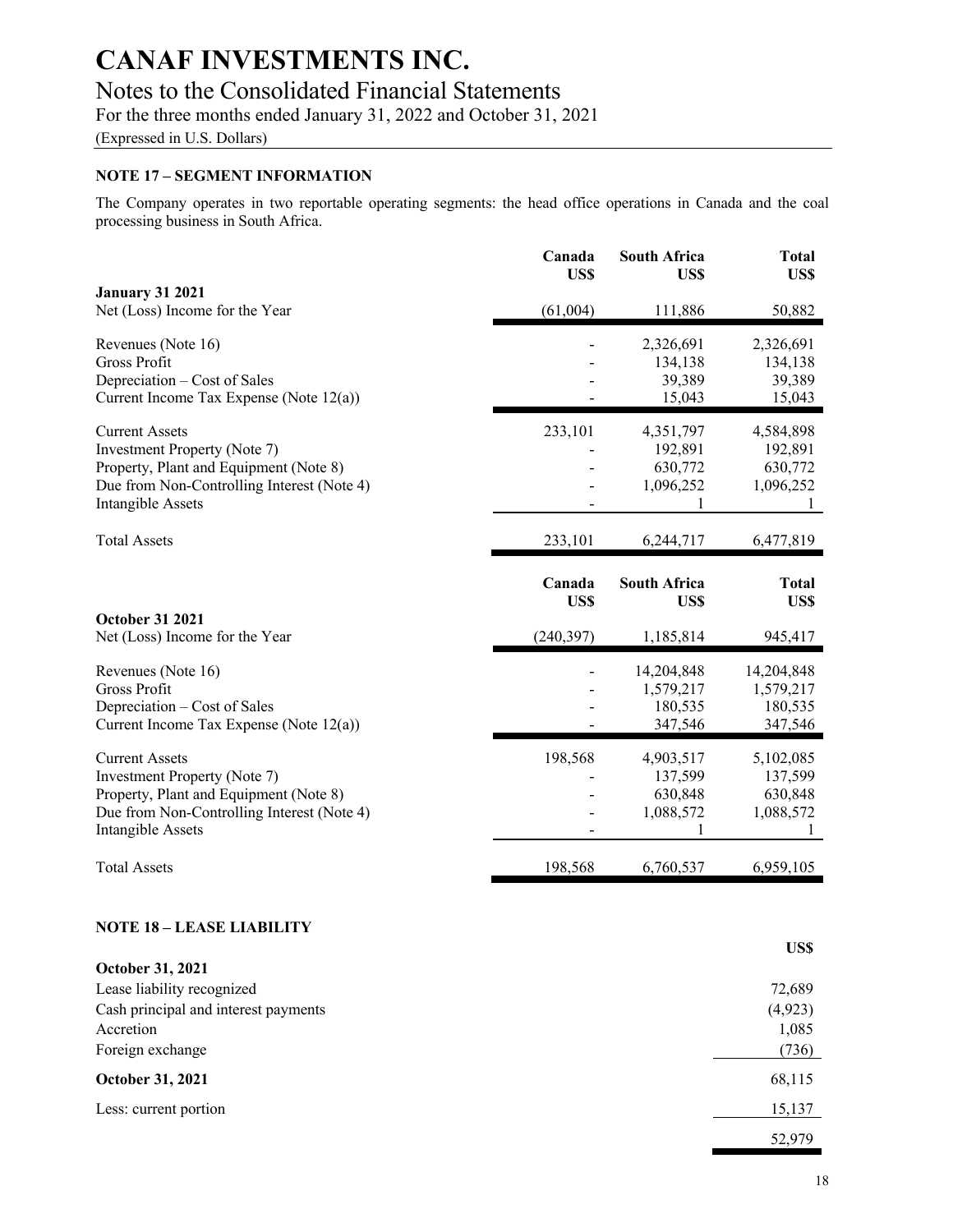Notes to the Consolidated Financial Statements

For the three months ended January 31, 2022 and October 31, 2021

(Expressed in U.S. Dollars)

#### **NOTE 19 – CAPITAL RISK MANAGEMENT**

The Company's objectives in managing its capital are to ensure adequate resources are available to fund its coal processing business in South Africa, to seek out and acquire new projects of merit, and to safeguard its ability to continue as a going concern. The Company manages its share capital as capital, which as at January 31, 2022, totaled US\$8,079,463 (2021 – US\$8,079,463).

The Company manages its capital structure in a manner that provides sufficient funding for operational and capital expenditure activities. Funds are secured through the sale of calcine in South Africa and, when necessary, through debt funding or equity capital raised by means of private placements. There can be no assurances that the Company will be able to obtain debt or equity capital in the case of operating cash deficits.

The Company may, from time to time, invest capital that is surplus to immediate operational needs in short-term, liquid, and highly rated financial instruments held with major financial institutions, or in marketable securities. The Company may also, from time to time, enter into forward foreign exchange and commodity price contracts to hedge a portion of its exposure to movements in foreign exchange and commodity prices.

The Company has no externally imposed capital requirements and has not paid or declared any dividends since the date of incorporation, nor are any contemplated in the foreseeable future. There were no changes in the Company's approach to capital management during the year ended January 31, 2021.

#### **NOTE 20 – FINANCIAL RISK MANAGEMENT OBJECTIVES AND POLICIES**

The Company is exposed to various risks in relation to financial instruments. The Company's financial assets and liabilities by category are summarized in Note 2(s). The Company's risk management is coordinated at its head office in Canada in close co-operation with the board of directors and focuses on actively securing the Company's short to medium-term cash flows and raising finances for the Company's capital expenditure program. The Company does not actively engage in the trading of financial assets for speculative purposes. The most significant financial risks to which the Company is exposed are described below.

#### **a) Foreign Currency Risk**

Foreign exchange risk arises because of fluctuations in exchange rates. The Company conducts a significant portion of its business activities in foreign currencies. The Company's subsidiaries, principally located in South Africa, routinely transact in the local currency, exposing the Company to potential foreign exchange risk in its financial position and cash flows.

The assets, liabilities, revenue, and expenses that are denominated in foreign currencies will be affected by changes in the exchange rate between the United States dollar and these foreign currencies. The Company has outstanding debt obligations that are payable in South African Rand. The Company does not currently use financial instruments to mitigate this risk.

#### **b) Credit Risk**

Credit risk is the risk of loss associated with a counterparty's inability to fulfill its payment obligations. The Company limits its exposure to credit loss for cash by placing its cash with high quality financial institutions and for trade receivables by performing standard credit checks. The credit risk for cash and trade receivables is considered negligible since the counterparties are reputable banks with high quality external credit ratings and customers with no history of default.

The Company has credit risk exposure related to its economic dependence on a very few customers for its calcine sales (Note 15). The Company has assessed its exposure to credit risk and has determined that no significant risk exists from these concentrations of credit.